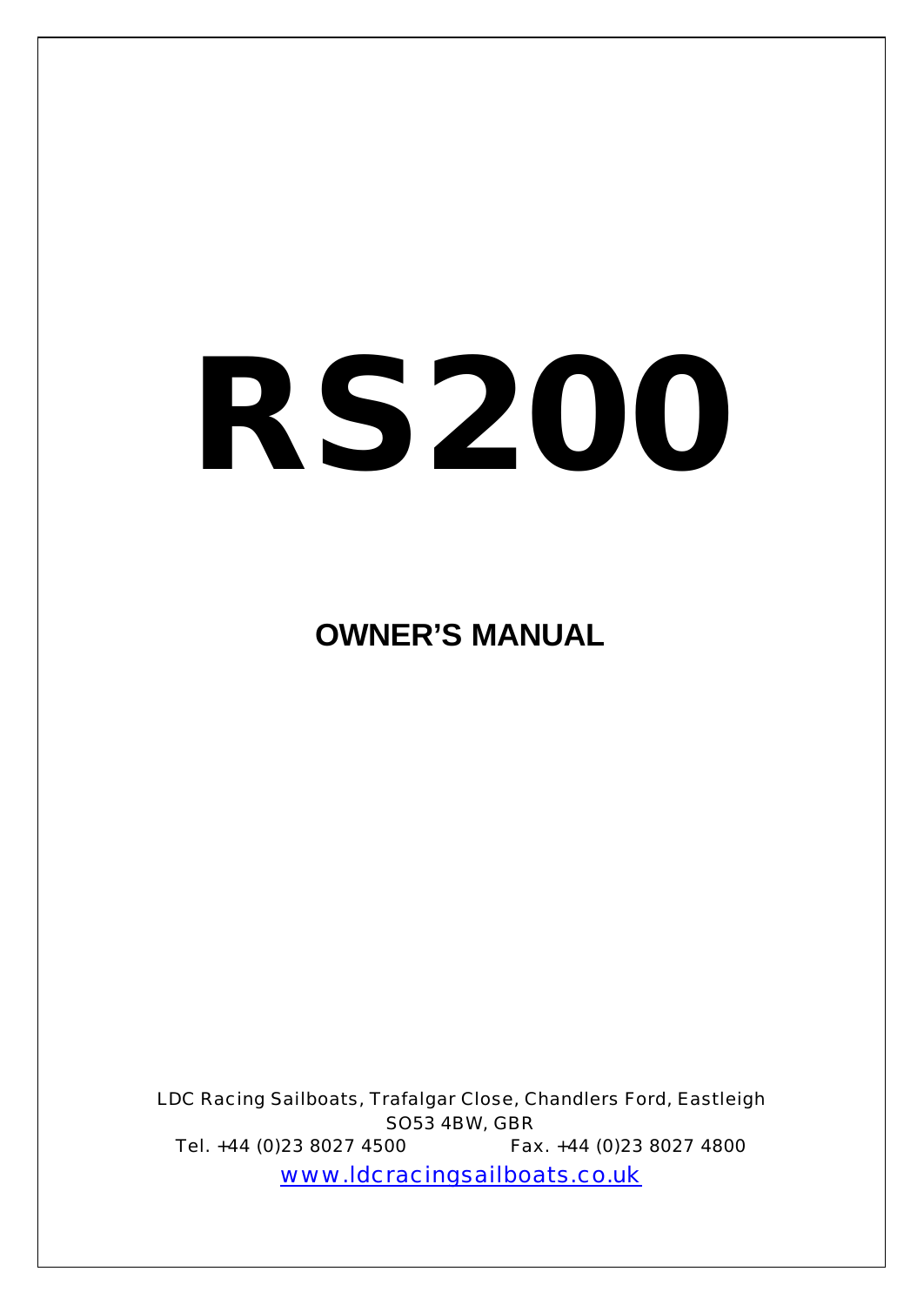# Introduction

Congratulations on the purchase of your new RS200. The RS200 was designed by Phil Morrison and launched in the UK at the beginning of 1996.

| <b>Designer</b>        | <b>Phil Morrison</b> |
|------------------------|----------------------|
| Length                 | 13'0''<br>4.00m      |
| <b>Beam</b>            | 6'0"<br>1.83m        |
| Sail Area (main & jib) | 11.52sq.m. 124sq.ft. |
| Sail Area (asymmetric) | 8.29sq.m. 89sq.ft.   |
| Weight                 | 78Kg 172lbs          |

#### **Important Note**

The RS200 is an exciting boat to sail and offers fantastic performance. It is a light weight racing dinghy and should be treated with care. **In order to get the most enjoyment from your boat and maintain it in top condition, please read this manual carefully.**

Whilst your RS boat has been carefully prepared, it is important that new owners should check that shackles, knots, mast step bolts etc. are tight. This is especially important when the boat is new, as travelling can loosen seemingly tight fittings and knots. It is also important to regularly check such items prior to sailing. Make sure that you have a basic tool kit with you the first time you rig the boat in case there are tuning / settings changes that you wish to make.

#### **Index**

| 1. Rigging and Sailing by Phil Morrison | page 2  |
|-----------------------------------------|---------|
| 2. Care and Maintenance by Richard Woof | page 20 |
| 3. Sail Care Guide by Hyde Sails        | page 23 |
| 4. Racing and Tuning                    | page 24 |
| 5. RS Class Association                 | page 27 |
| 6. Class Rules                          | page 28 |
| 7. Class Association membership form    | page 35 |
|                                         |         |

For further information, spares, accessories, and service, please contact:

LDC Racing Sailboats Trafalgar Close Chandlers Ford **Eastleigh** Hants SO53 4BW

Tel: 02380 274500 Fax: 02380 274800 E-mail: Rs@ldcracingsailboats.co.uk www.ldcracingsailboats.co.uk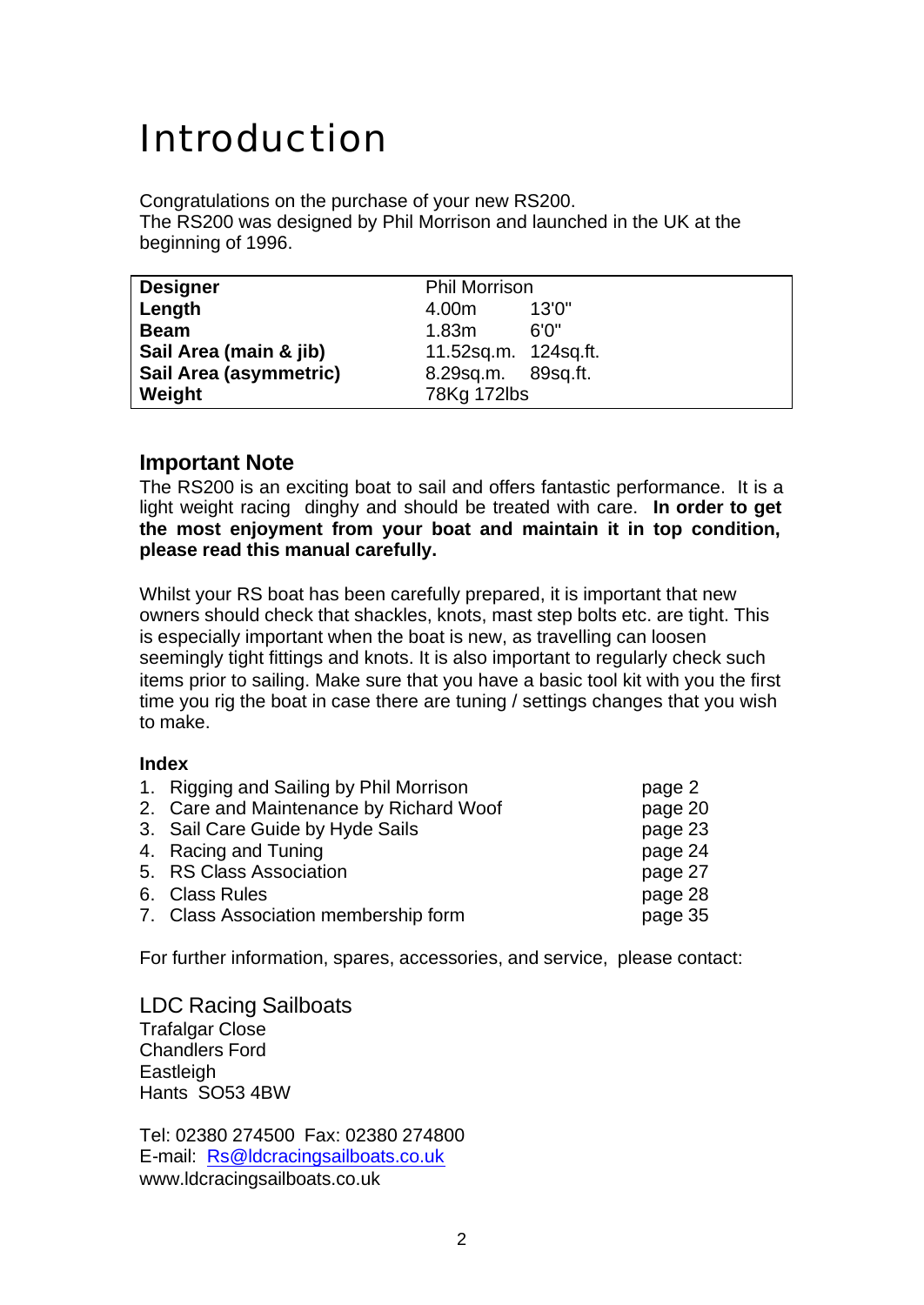# Rigging and Sailing

# By Phil Morrison (designer)

Your RS 200 will have been examined and checked both at the factory and by your dealer. The following is a step by step guide to rigging the boat for the first time and some general advice on sailing your new RS 200.

#### **Preliminary checks**

As delivered the mast may be wrapped for transport please remove the wrapping carefully and perform some preliminary checks as follows:-

(1) Check that the shroud 'T' terminals are correctly seated in their sockets on the mast and that they are securely attached to the end of the spreaders.

(2) Ensure that the spreaders are angled slightly above horizontal with no slack in the shroud above the spreader. It is a good idea to secure the spreader ends with PVC (electrical insulating) tape to prevent them moving up or down the shroud

(3) Wrap tape around any sharp edges on the spreaders or brackets to protect the spinnaker.

(4) Attach a short length of shock cord between the shrouds approximately 300mm down from the top and passing around the jib halyard and forestay this will help prevent the spinnaker being trapped in the angle formed between the jib halyard and the mast under certain situations.

(5) Check the spreader settings, spreaders should have been pre-set at the factory or by your dealer but the recommended initial settings are as follows:-

Length of spreader measured from the wall of the mast to the shroud 390mm Distance from a line between the shrouds and the back of the mast 140mm (6) The main and jib halyards should be sorted out and dressed neatly down the mast

(7) Check that the spinnaker halyard passes through the Tweeker ring which is tied to a line which emerges from the front of the mast just above the forestay

(8) Dress the spinnaker halyard down the mast in the manner described below

#### **Warning:-**

The spreader settings recommended are safe general purpose settings. Most people should not find it necessary to deviate substantialy from these positions. We have deliberately left the spreaders adjustable in the RS200 to enhance its potential as a racing boat and broaden the range of competitive sailors. Extreme settings, especially a reduction in the distance from the shrouds to the back of the mast, may lead to mast failure in strong winds.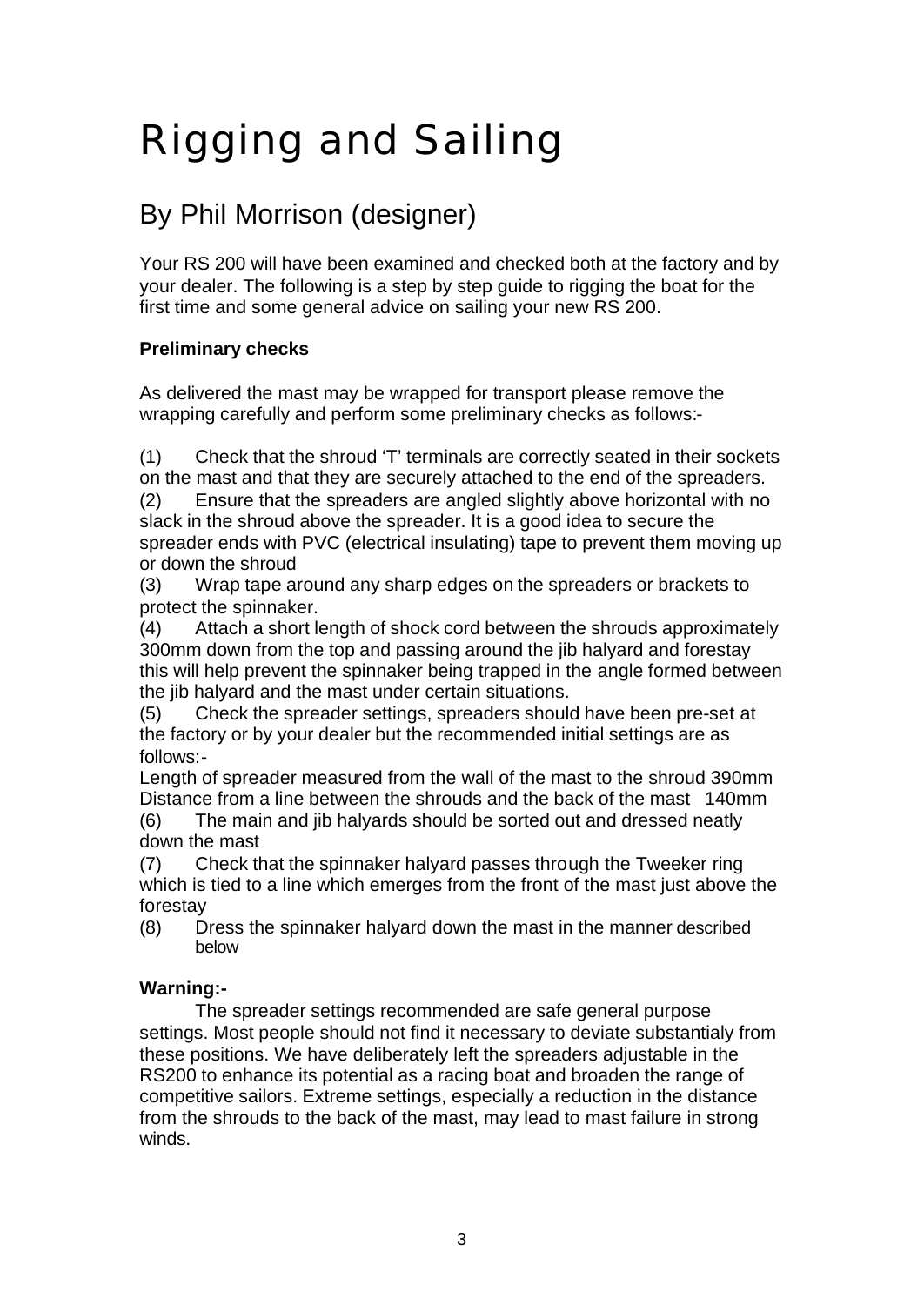## **Stepping the mast**

#### **Before stepping the mast**

(1) Check the surroundings for electrical power lines! On no account attempt to step the mast near electrical power lines or if there are any lines between you and the sailing water!

(2) Check, all sheaves and pulleys rotate freely

(3) Check the shrouds, forestay and halyards for damage or chafe, the spreaders for alignment and that the spinnaker halyard and Tweeker line move easily.

(4) Fit any racing flag or wind direction indicator to the mast head. It will help if the boat and launching trolley are off the road trailer base when stepping and unstepping the mast as this keeps the boat as low as possible.

#### **Stepping the mast**

(1) Check the shrouds and forestay are free and ready to attach and that the mast step in the boat is clear of ropes and obstructions, the kicking strap rig tension and cunningham controls should all be aft of the step

(2) Rotate the mast to the upright position whilst standing beside the boat adjacent to the mast step.

(3) Try to ensure that the tenon at the base of the mast remains free of sand, grit or stones.

(4) Lift the mast into position. If you are uncertain or there are strong winds it will be helpful if one crew member stands in the boat just behind the mast step. Be careful to keep forward of the launching trolley wheels when in the boat.

- (5) Ensure that the tenon is fully located, both in the step and between the two bolts. It should be a snug fit, any rotational play reduces the efficiency of the spreaders to control mast bend.
- (6) One crew member remains holding the mast.

(7) The other crew member can then attach the shrouds.

For a first setting locate the shrouds 5 holes down on the longer range of adjusters.

(8) Secure the forestay to the large eye bolt at the bow using at least 3 turns of the lanyard and finally finishing off with 3 or 4 half hitches.

(9) Do not over tension the forestay, a light tension sufficient to prevent the mast moving around excessively is sufficient.

It is desirable that the forestay has some considerable slack in it once the jib is hoisted and tensioned. The windward performance of you RS 200 may be adversely affected if the forestay becomes tight whilst sailing!

(10) Once the mast is stepped and secured tape all the rigging pins on the shrouds for extra security.

(11) The clip on the Tweeker line, which exits from starboard side of the mast just above the gooseneck, should now be connected to a similar metal clip to be found near the inboard end of the spinnaker Sprit.

The RS 200 mast is fairly light, most people will have little difficulty simply lifting the mast into place in the mast step as described. If you are short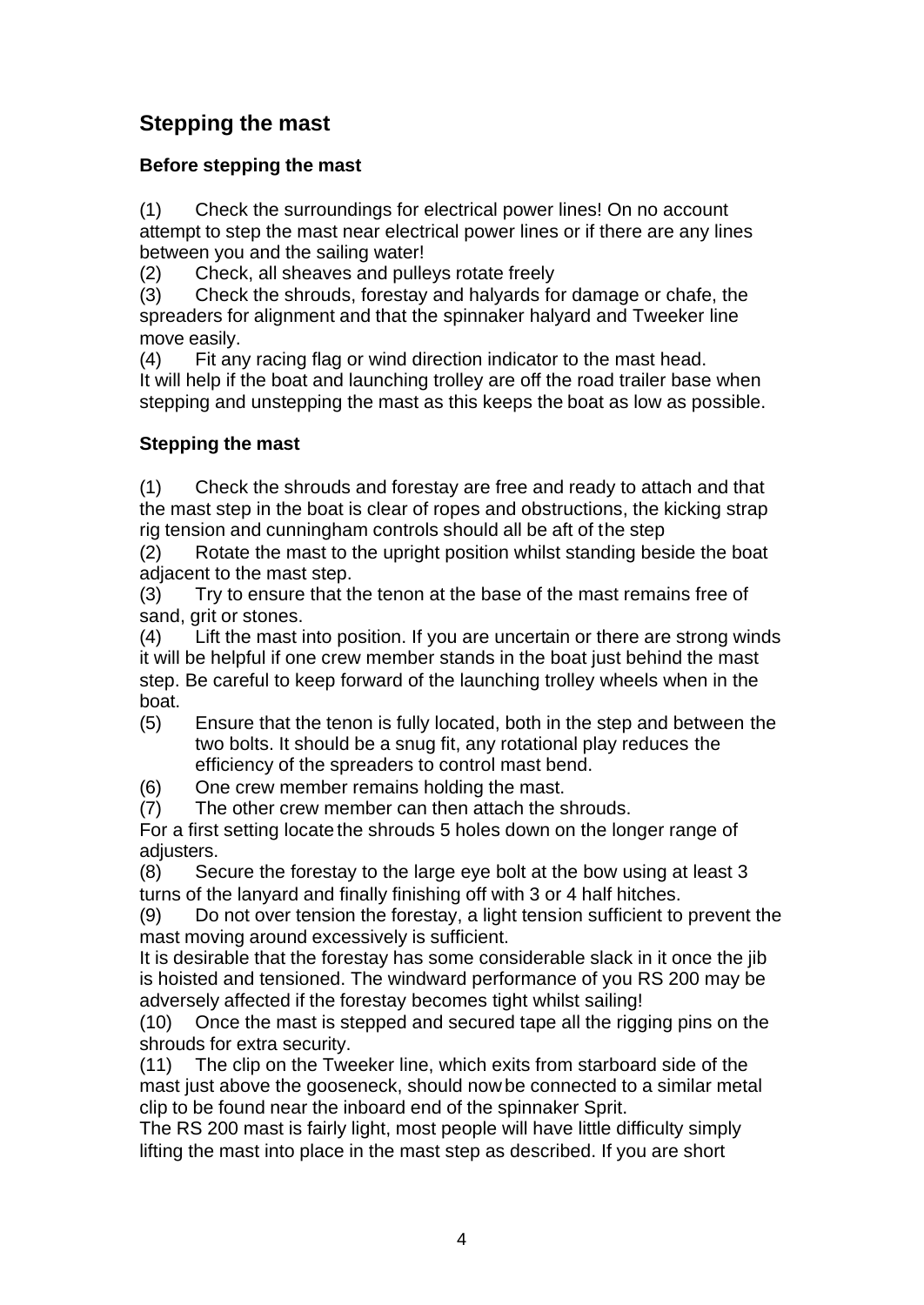handed, however, it is possible to step the mast with the shrouds already attached.

#### **Warning:-**

The forestay on the RS 200 is intended solely to support the mast when ashore without sails hoisted. Do not attempt to sail the boat without a fully hoisted and tensioned jib. Should the jib fall down or lose tension for any reason return to shore as quickly as possible sheeting the mainsail only lightly.

Normally, before lowering the mast:-

(1) Un-reave the spinnaker halyard tail right back to the exit slot in the mast.

(2) Make a large bowline in the fall of the halyard.

(3) Pass the whole of the tail of the halyard through the loop of the bowline.

- (4) Keep hold of the bitter end of the halyard tail
- (5) Pull on the halyard where it exits from the mast slot, hoisting the bowline up the mast taking a loop of the tail with it.

(6) When the halyard has got to the end of its travel the end can now be secured at the exit slot with a couple of half hitches.

(7) Any remainder can be wrapped around the mast or used to secure the shrouds etc.

This method of securing the spinnaker halyard when de-rigging has the advantages of keeping everything tidy when lowering or stepping the mast. More importantly it does not require a lot of winding or coiling which helps to keep the halyard twist and kink free when sailing.

The Sprit is fully rigged and set at the factory but you should see the sections below, on operating and rigging the Sprit for details of operation.

#### **Reaving the spinnaker halyard**

If you have dressed the spinnaker halyard on the mast as recommended above:-

(1) Untie the hitches and pull the halyard down.

(2) Keep the bowline on the end of the halyard and hook it over a handle of the launching trolley. This is a precaution to ensure the halyard is not inadvertently pulled up the mast, or worse still, pulled through the top sheave.

(3) Feed the tail of the halyard directly from the exit slot forward through the outer (unsprung) pulley at the aft end of the sprit tube.

(4) Pass it around the single block attached to the pole launch line, situated toward the front of the tube.

(5) Pass it back through the fairlead and cleat at the inboard end of the sprit tube.

(6) Lead the halyard tail, which is now the downhaul line, via the block fitted close to the port forward end of the centreboard slot and directly back to the turning block at the aft end of the spinnaker sock.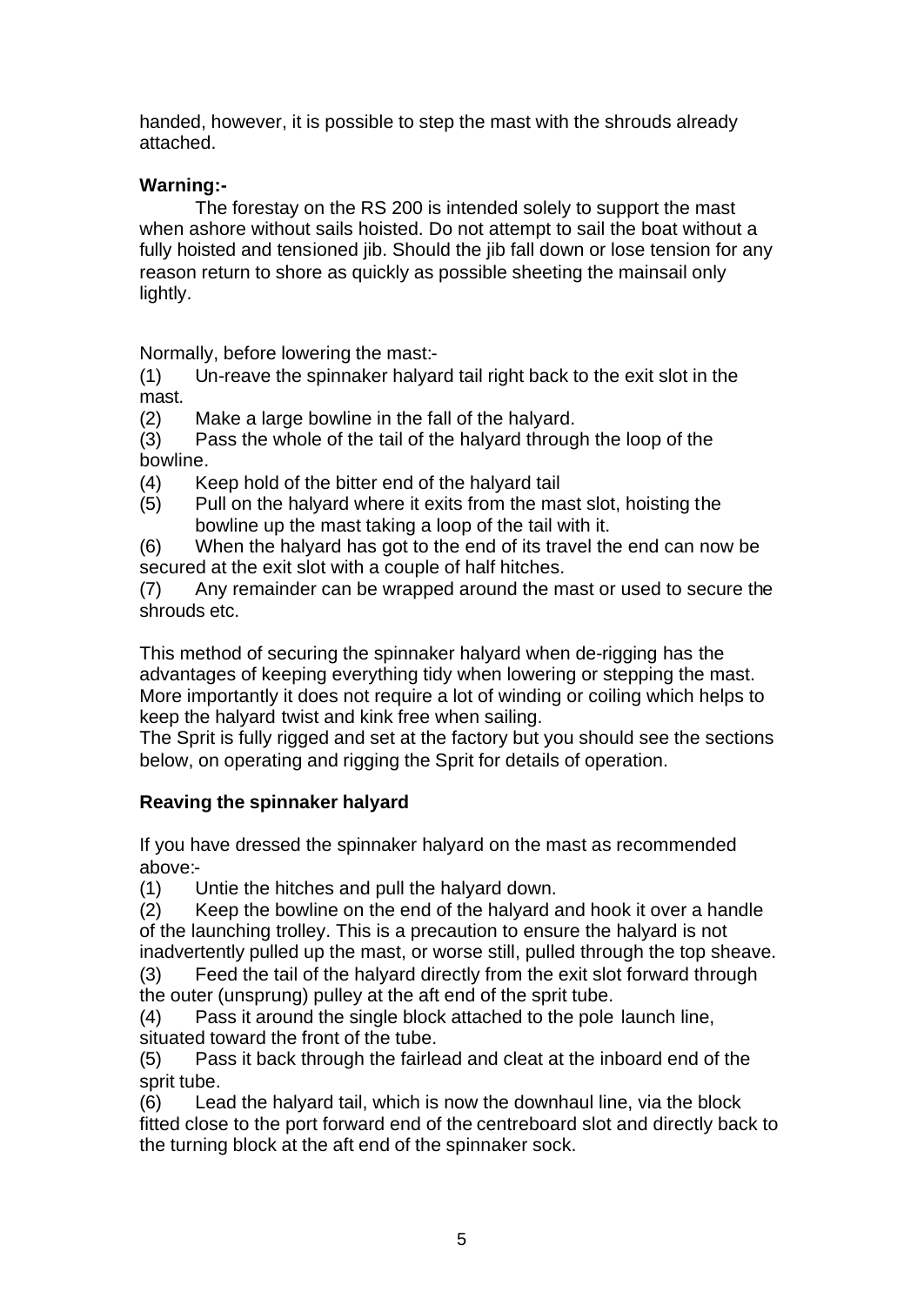(7) When you attach the spinnaker (see:- Rigging the spinnaker), this line must be fed through the spinnaker sock to the chute mouth and tied to the downhaul patch on the spinnaker. A sail batten or stiff wire will help with this on the first occasion.

(8) Remember to pull the end of the spinnaker sheet or some other rope back through the sock when you subsequently de-rig in order to facilitate this action in future.

#### **Hoisting the Jib**

When using a brand new jib for the first time carefully unroll it in a clean area and hold it out by the three corners:-

(1) Ensure that the eye in the luff wire at the head is correctly aligned with the attaching tape.

(2) Now whilst applying firm tension to the luff wire make a small lashing at the tack between the eyelet in the sail and the eye in the luff wire ensuring these are correctly aligned. (You cannot do this with the jib rolled as this twists the wire relative to the sail.)

(3) Leave the lashing quite slack at this stage you can adjust the tension once the sail is hoisted and the luff wire correctly tensioned.

(4) Attach the jib sheets, knotting the sheet rope at its centre through the clew cringle.

(5) At the boat, shackle the tack to the same eye bolt as the forestay ensuring the eye in the luff wire and the sail lashing are correctly aligned fore and aft without any twists.

(6) Shackle the jib halyard to the head of the jib, ensuring the jib or halyard are not twisted.

(7) Tape these two areas generously to prevent snagging the spinnaker.

(8) Hoist the sail by pulling on the jib halyard tail, which exits from a slot just beneath the gooseneck

(9) Hook the loop of wire which emerges onto the jib halyard tensioning purchase. It may help to obtain sufficient slack at this point if one crew member pulls firmly forward on the forestay.

(10) Ensure that the tensioning purchase is not twisted or fouling other systems (it should be the one closest to the mast).

(11) Pull on some rig tension, a generous heave should be sufficient.

(12) Stow the halyard tail in the halyard bag provided.

(13) Check that the forestay now has plenty of slack in it and that the jib is not twisting at the head. If it is, it may be necessary to lower the sail and turn the wire (undoing the temporary lashing) at the tack until the sail lies fairly well fore and aft.

(14) Adjust the lashing at the tack so that the tension is just sufficient to remove the wrinkles in the sail cloth (it may be necessary to redo these adjustments after one or two sails as the jib and luff wire settle down).

(15) Finally pass the jib sheets through the jib fairleads andfinish off with a figure of eight knot in the usual manner.

(16) If conditions permit cleat the jib to save it flapping and remember never leave any sails especially the jib and spinnaker flapping unnecessarily as this considerably shortens the life of the sail.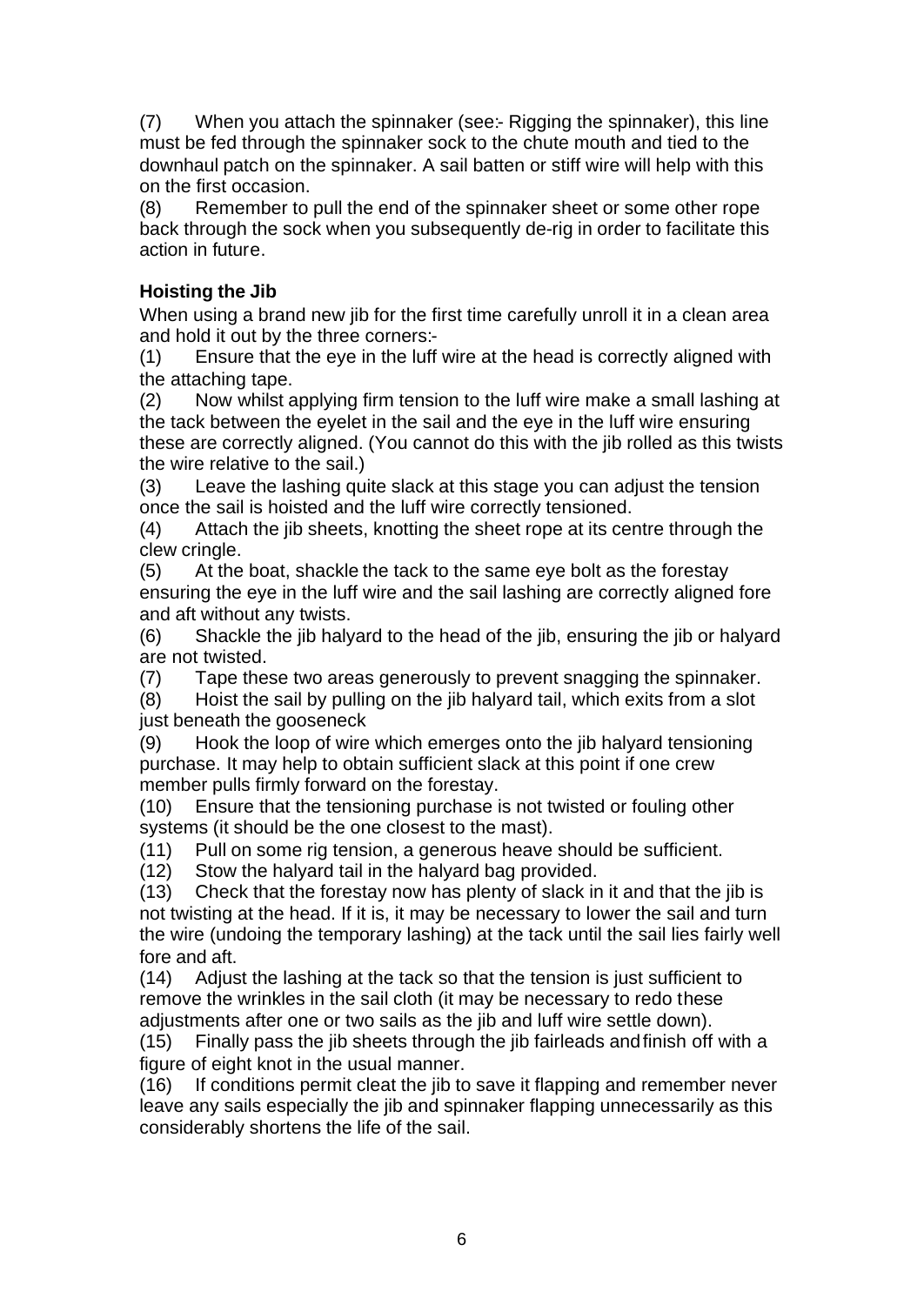# **Rigging the spinnaker**

If conditions allow, it is simplest to rig the spinnaker with it partly hoisted and whilst the jib is up.

(1) Identify the three corners of the sail, the tack is close to the sailmakers mark and should be attached to the tack line which is permanently fixed to the end of the Sprit, tie this on with a bowline.

(2) Next attach the halyard to the head of the spinnaker (the corner with the narrowest angle), first checking that it is clear of the jib halyard and forestay.

(3) Partially hoist the spinnaker and with the slack thus gained in the halyard/downhaul pull it out of the chute mouth and attach it to the downhaul patch on the spinnaker. Remember this line should go directly from the chute mouth to the spinnaker if the spinnaker is lying on the port side or around in front of the jib luff if the spinnaker is to starboard, it should **not** pass inside the jib luff in order to reach the spinnaker.

(4) The spinnaker sheets should be fed under the kicking strap and boom but over the jib sheets and spinnaker halyard, passing directly across the boat between the ratchet blocks attached at each shroud anchorage. Take care to ensure that they are threaded the correct way through these ratchet blocks (the arrows indicate the direction of sheeting in, i.e. they should point into the boat). You can check this by holding the sheet on either side of the block and applying some load to engage the ratchet whilst moving the sheet back and forth.

(5) Take the ends of the spinnaker sheets and bring them together at the jib luff ensuring that they pass **outside** everything to do with the jib and forestay and **inside** everything to do with the spinnaker.

(6) Take both sheets to the spinnaker clew (the corner with the greatest angle.....the only one left!) ensuring one sheet passes around the jib luff and tie them securely making sure they are **inside the downhaul**. Keep these knots neat and tape the ends to avoid snagging the downhaul and jib luff when dropping the spinnaker. A tip is to tie one slightly large bowline to the clew spinnaker. A tip is to tie one slightly large bowline to the clew cringle and tie the second sheet to the loop of that bowline to prevent a large bunch right at the clew.

(7) Finally if conditions permit try the sail on either gybe to ensure everything is rigged correctly and lower the sail pulling gently on the downhaul and carefully feeding the sail into the chute making sure it does not snag on the launching trolley handles etc.

(8) Tape everything which may snag a wayward spinnaker.

(9) Whether it was possible to check that the spinnaker was rigged properly whilst ashore or not; it is good racing practice to make a habit of hoisting the spinnaker and trying a gybe or two prior to the start of the race anyway.

#### **Hoisting the mainsail**

(1) With a brand new sail carefully unroll the sail in the boat or on a clean smooth surface and ensure the battens are fully inserted into their protectors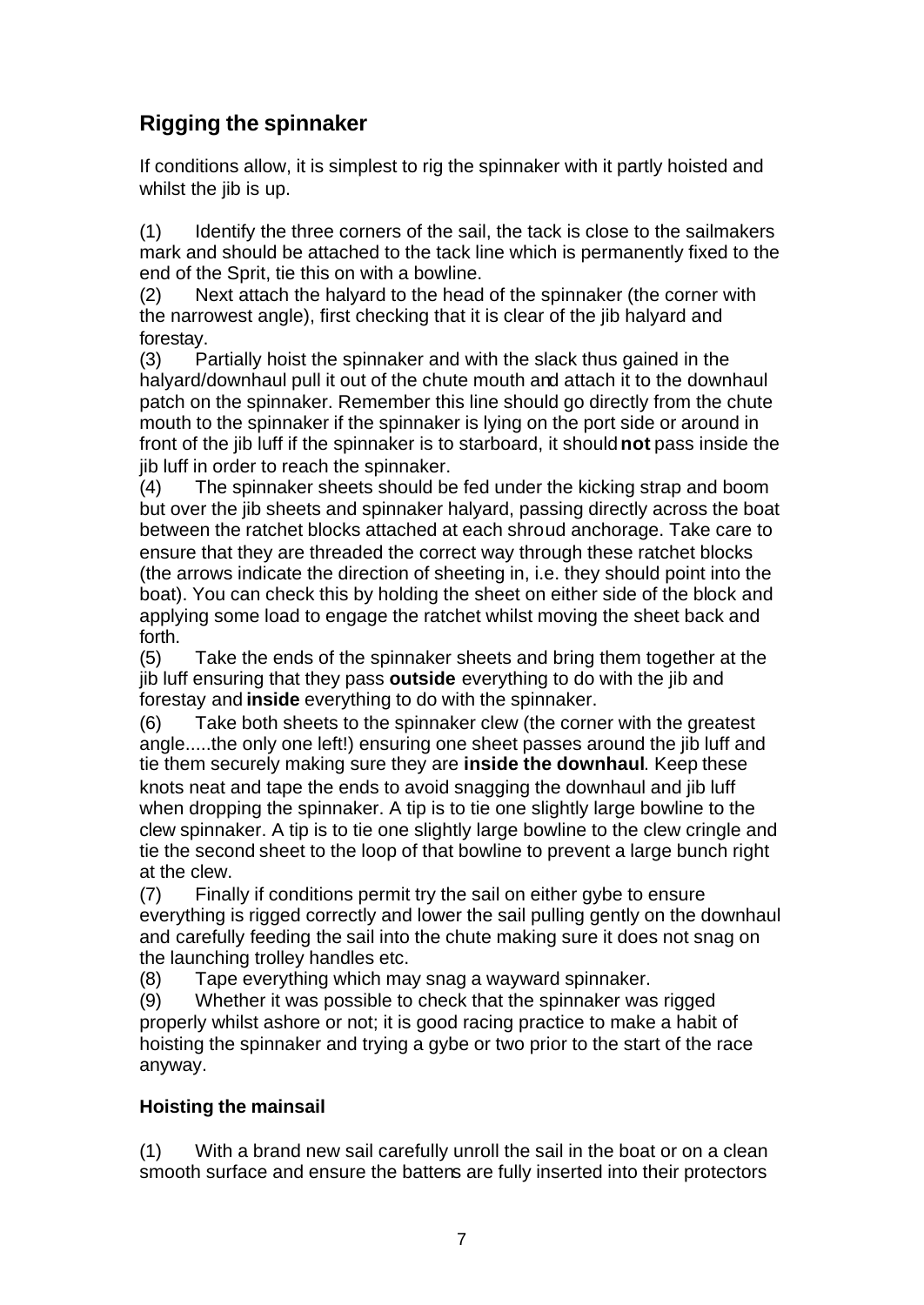at the luff and securely tied into the sail. It is preferable, initially at least, to tie the battens in too tightly rather than too loosely. This helps to prevent the formation of wrinkles emanating from the battens in use. Other than this the sail is ready to hoist.

(2) Ensure that the boat is as near as possible head to wind. This is especially important with fully battened sails as point loads at the end of the batten tend to accelerate the wear on the luff tape if care is not taken when hoisting and lowering the sail. The use of candle wax or silicon spray in the luff groove from time to time is highly recommended, this will certainly ease hoisting and prolong the life of your sail.

(3) Do not attach the boom.

(4) Tie a permanent overhand knot in the end of the halyard for security.

(5) After checking that the halyard is clear attach it to the head of the mainsail by tying another overhand knot through the eye in the headboard. A bowline is not recommended as it wastes distance at the mast head, it is also a weak knot especially when tied in Kevlar.

(6) The exit for the main halyard is positioned on the port side of the mast, when hoisting try to avoid letting the halyard run through the Clamcleat. Hoist the sail taking care to feed the sail carefully into the metal feeder on the luff grove. You will notice that this becomes a little harder just after each batten as the tension in the sail cloth tries to force the bend into the batten. You will help this situation by holding the luff rope just below the feeder and pulling it forward of the sail track, this will force bend into the batten and take the load off the sail where it enters the feeder.

(7) Do not force the sail into the feeder, if it catches ease the sail down a little and then start again using the technique described above.

(8) When fully hoisted slip the halyard into the Clamcleat and stow the halyard tail in the stowage bag beneath.

(9) Secure the tack around the mast using the webbing and buckle provided.

(10) Ensure that the cunningham eye purchase is untwisted and connect this by passing the knotted end of the single line through the higher cringle in the sail and locating the knot into the short length of sail track available above the jib exit slot immediately under the gooseneck.

(11) Pull fairly hard on the cunningham control and release, now pull hard on the main halyard once again and re-cleat, this helps remove stretch in the halyard.

#### **Rigging the boom and mainsheet**

(1) Check and adjust if necessary the position of the sliding eye attachments for the central mainsheet block and kicking strap, ensuring that the latter is very firmly screwed home. These may be adjusted to suit your personal preferences however the following positions are recommended as a guide:- mainsheet at 1030 mm and kicker at 380mm, measured from the inboard end of the boom to the centre of the eye.

(2) After sailing your RS 200 in a variety of conditions, and you are satisfied these positions are correct, a small hole drilled in the underside of the boom track where the slider screw locates will ensure these fittings do not slip under load.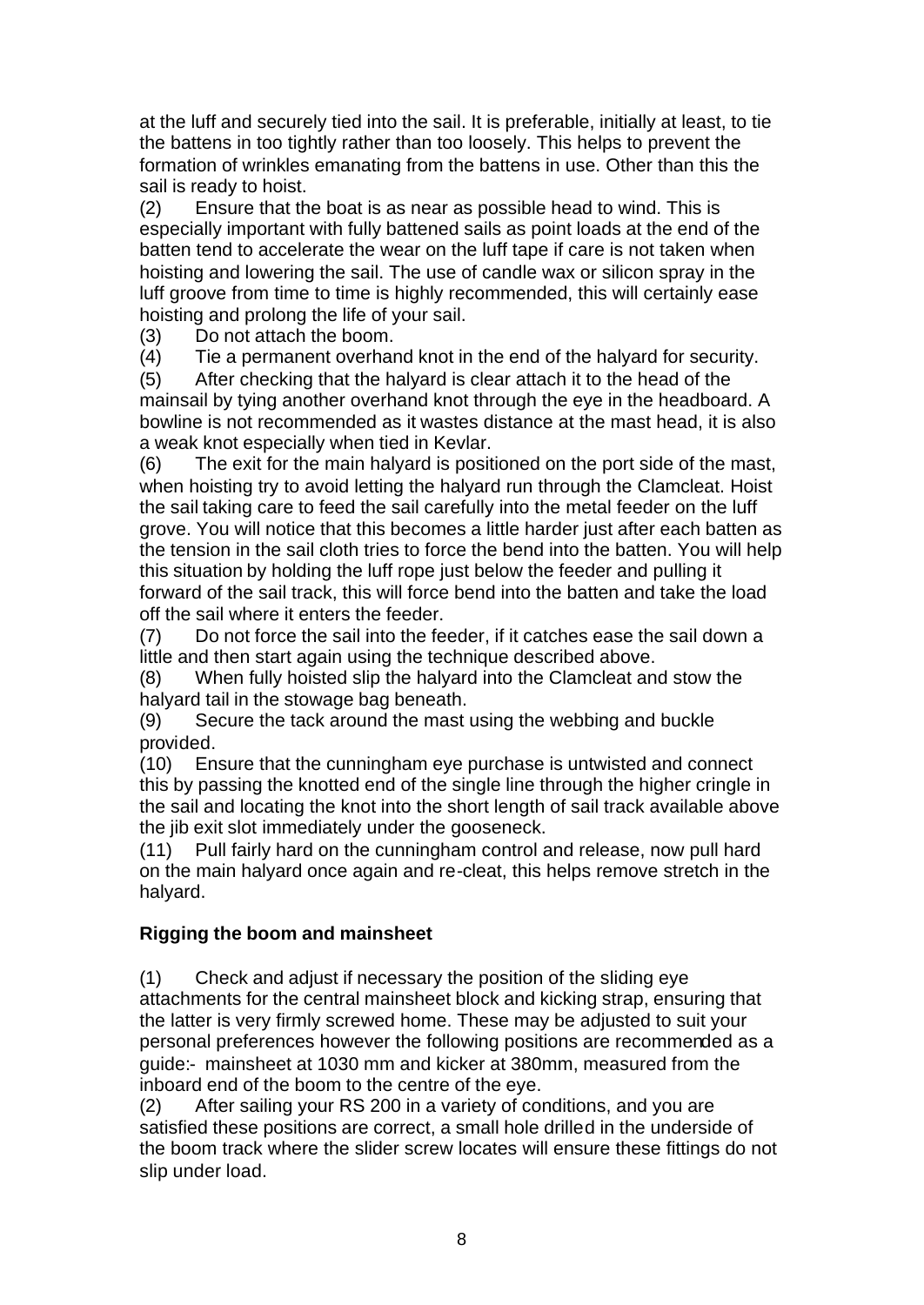(3) Attach the kicking strap purchase to the eye on the boom ensuring it runs freely and is clear of twists.

(4) Reave the mainsheet. Tie a figure of eight knot in one end of the mainsheet then pass the other end through the fairlead on top of the swivelling mainsheet cleat, through the ratchet block in the opposite direction to the indicating arrow and up to the central block on the boom. From here feed the mainsheet through he slot in the underside of the boom until it emerges at the outboard end, thence through the block at the end of the boom. Finally pass it through the loop in the centre of the aft bridle and tie a simple overhand knot to prevent it pulling back through.

(5) You may wish to tie a further fig.8 knot in the helmsman's end of the mainsheet, positioned so that the boom will not hit the shroud with the mainsheet released. this saves wear and tear on the boom and mainsail and could prevent a broken boom or mast in the event of a capsize in strong winds.

(6) If not already supplied by your dealer you are recommended to fit a gybing rope as follows:- tie one end of a piece of rope approx. 900mm long to the centre boom eye and make a bowline in the other so that the loop encircles but does not restrict the fall of the mainsheet. This rope enables the helmsman to pull the boom over positively in a gybe rather than pulling on the mainsheet.

(7) Normally the mainsheet and kicking strap may be left permanently attached to the boom for ease of use.

#### **Fitting the rudder**

(1) Fit the tiller extension to the end of the tiller, the flexible joint on the extension locates in the fitting provided on the tiller and is locked in place by rotating the cover plate.

(2) The tiller extension, as supplied, is certainly long enough for most tastes. If you find the extension on the long side it is perfectly acceptable to trim it to length by cutting off the outboard end.

(3) Ensure the extension is properly located then wrap tape around the cover plate and tiller as a precaution against accidental release.

(4) Ensure the down haul line is released and fully raise the rudder blade in the stock.

(5) Adjust the wing nut pressure so that the friction will safely hold the blade up.

(6) Pass the tiller and extension under the mainsheet bridle and slide the rudder assembly onto the transom fittings.

(7) Check that the rudder retaining clip engages correctly over the lower gudgeon.

(8) Immediately prior to launching ensure the tiller extension is clear of the mainsheet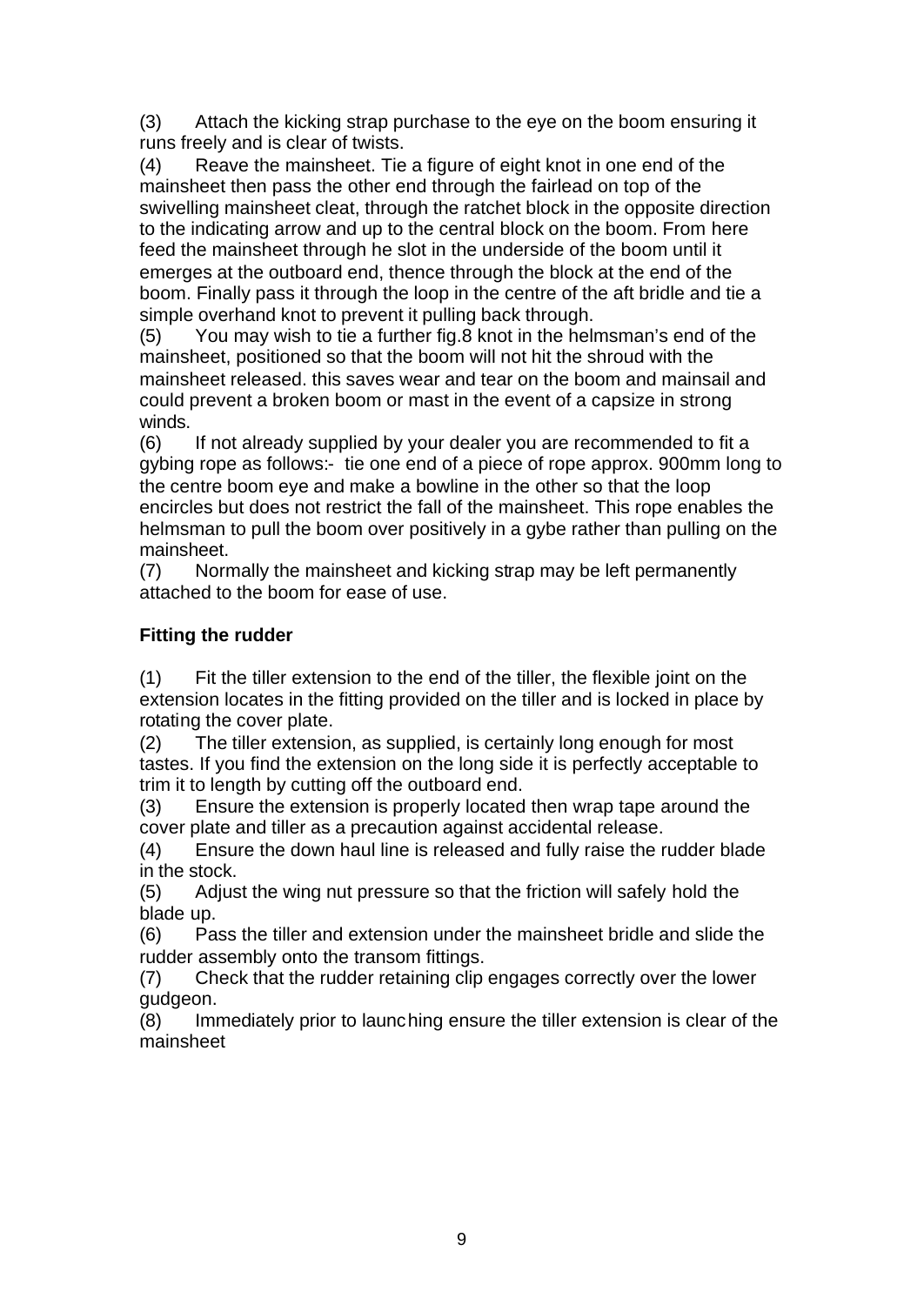#### **Attaching the boom**

As the boom can be readily attached whilst the mainsail is hoisted, you will find most owners do not attach the boom until they are just ready to launch and soon release the clew on coming ashore. You will find this makes the sail a lot more manageable and removes the potential danger from an uncontrolled boom.

When ready to launch you should attach the boom to the mast and sail as follows:-

(1) Release the outhaul line near the inboard end of the boom so there is about 500mm of line available at the outboard end.

(2) Slip the inboard end of the boom onto the gooseneck.

(3) From the aft end of the boat maintaining slight forward pressure so that the boom does not fall off the gooseneck, lift the outboard end of the boom to the clew of the mainsail.

(4) Engage the clew slider into the slot on the top of the boom and pull aft.

(5) Thread the outhaul line through the clew cringle and locate the knotted end in the 'V' notch at the end of the boom.

(6) Tension the outhaul to the desired setting. A setting allowing about 50mm draught in the foot of the sail will make a good starting point.

#### **Adjusting the centreplate friction**

The friction pad which holds the centreboard in position is pre-set at the factory after a few sails it may be necessary to adjust this setting:-

(1) Whilst the boat is on the launching trolley and trailer base raise the bow of the boat as far as it will go.

(2) Armed with a good "Posidrive" screwdriver and a short piece of wood or plastic approx. 25 x 5 mm in section get under the boat near the forward end of the centreboard slot gasket.

(3) Insert the piece of wood through the slot in the gasket and rotate it to spread the gasket.

(4) The two screws locating and compressing the centreplate friction pad should be readily visible

(5) Adjust the friction pad as desired screwing in to increase centreplate friction.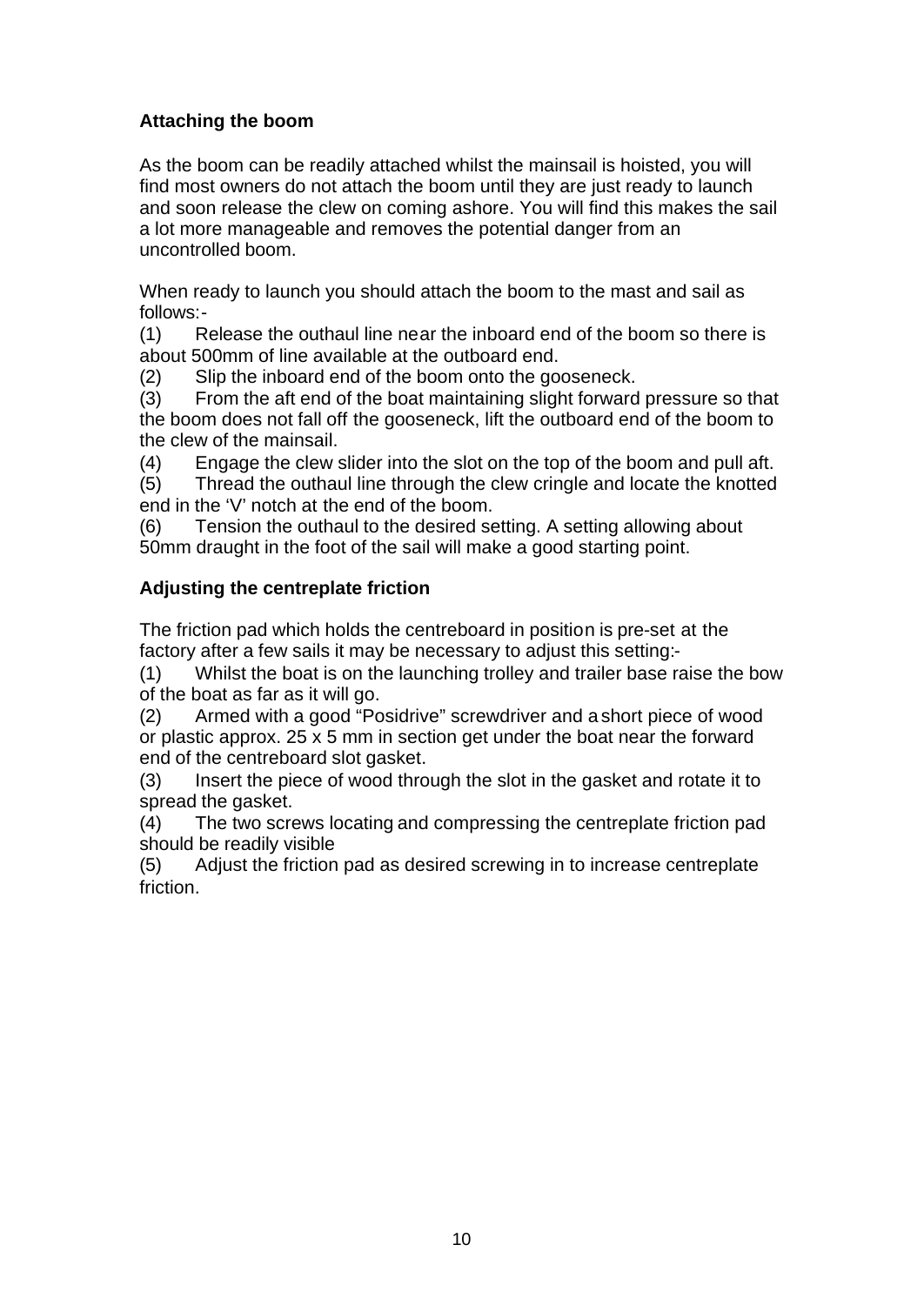#### **Sailing the RS 200**

Your initial perception of the RS 200 will depend to a large extent on your previous dinghy experience. If you are used to small light weight dinghies then the 200 will hold few surprises. However, if you are relatively inexperienced and used to the more intrinsically stable kinds of dinghies found in sailing schools you may find her lively feel a little disconcerting at first. This is primarily a function of her lower weight and narrower waterline relative to her overall beam. If you feel this to be the case, simply avoid sailing in strong winds for the first few sails. You will rapidly become acclimatised to these characteristics and should quickly begin to appreciate the advantages of sailing a light responsive racing dinghy. You will notice that although the boat feels lively and responsive she still remains controllable at all times, provided you provide the correct input of course! You may find it helpful to remember that helm and crew will need to move about more than in larger heavier boats. Similarly, that correct steering plays as much a role in keeping the boat upright as playing the sheets, especially off wind with the spinnaker up. It is just these characteristics that make the RS 200 the ideal boat to hone those sailing skills and provide the long term excitement and satisfaction of competing in a challenging racing dinghy.

Prior to leaving the shore make a quick check of the cockpit to ensure that all ropes, sheets, tiller and extension are clear and free running. If it is light wind or you are likely to spend some time at low speed insert the bung in the self bailer hole at the back end of the centreplate case.

Remember to lower a little centreplate as soon as possible and fully lower the rudder by pulling on the downhaul line as soon as you have enough depth of water. Avoid applying a large load to the tiller when the rudder blade is not fully down as this can put considerable loads on the stock and fittings. Try to sail the boat away from the beach using the sails and heel of the boat to guide her. Once safely in deep water and clear of other boats tighten the wing nut on the rudder stock if necessary, this helps to eliminate extraneous movement and maintain a positive feel especially in strong winds. Don't forget to slacken the wing nut before coming ashore!

You will find that with the rudder blade fully down the helm should be both light and responsive. If at any time the helm becomes heavy, suspect that the rudder has lifted and check that it is fully down. Should you prefer a little more feel to the helm in particular in light weather, then you can of course deliberately let the rudder come back a small amount. The movement required is very small indeed and probably best achieved by attaching small packing pieces to the inside of the rudder stock just below the lower fitting, where the rudder blade touches when fully down.

Sheet in and enjoy your sail. Give yourself and the crew time to get used to the feel of the boat initially, allow plenty of time for manoeuvres. Check the main sheet and jib sheet cleats are the right height for ease of operation, the toe straps are adjusted for best sitting out position, you are comfortable with the tiller extension length. Try a few gentle tacks, you will probably be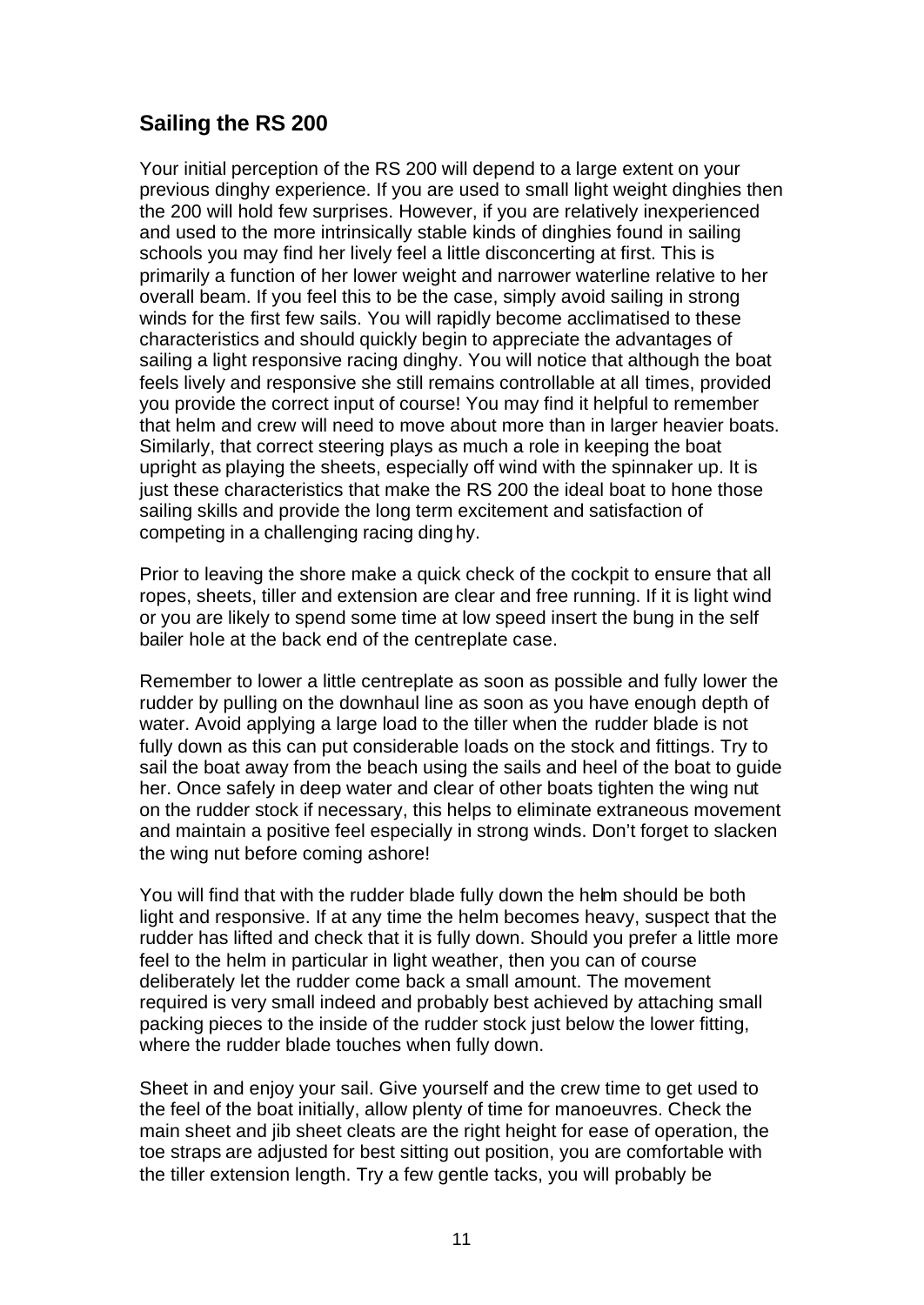surprised how fast she can tack and you may need a little time to get used to pushing the tiller extension in front of you, Laser style, as you start the tack. Don't try to take it round the back, it won't go! Try some gybes, in any wind you will find the gybeing line described above most useful for pulling the boom over and that just the right amount of rudder correction is required coming out of the gybe.

#### **Setting the fore and aft sails**

The following are helpful generalisations to guide the relatively inexperienced. Further advise and information is available in subsequent sections to help you get the best racing performance from your RS200.

#### **The jib**

Once hoisted and a firm but not ridiculous tension is applied to the rig the only adjustment necessary is to position the jib fairleads. By and large if the rake has been set up as suggested in 'stepping the mast' then a middle position should not be far out. The jib has a fairly narrow sheeting angle and consequently the crew should be careful not to over sheet the jib. In most conditions the jib should be set as closely as possible yet allowing the leach to take a slight curve in sympathy with the shape of the mainsail. There is no hard and fast rule, only practice and experience will find the correct setting for all conditions. Observation of the telltales will go a long way to helping find the correct setting. When the jib is correctly set these should all respond pretty well in unison, if you have difficulty in achieving this then try moving the fairleads a little fore and aft as follows:-

If the top leeward telltale tends to collapse before the others then ease the sheet a little (by little read 1cm or so), if this causes the foot of the jib to get significantly fuller then move the fairleads aft. If the top windward tell tale tends to lift well before the others then sheet a little harder or if this has little or no effect then move the fairleads forward. In very light and in strong winds the fairleads should be moved a hole or so aft of the optimum to encourage the leach to open. The RS 200 is fundamentally a pointing boat; so even in moderate winds the top windward telltale should lift a fraction before the others and the boat generally sailed to windward such that all windward tell tales are lifting a little.

#### **The mainsail**

To windward in all but the most extreme conditions the mainsail should be sheeted close to the centreline. To this end the length of the mainsheet bridle should be adjusted in order to optimise this across the wind range. Adjust the clew outhaul so that it just takes the slack out of the foot of the sail. Only ease it when off the wind or when looking for that extra bit of power in say moderate winds and a choppy sea, and then only a little. You may pull it tight once overpowered especially on flat water.

In most conditions sheet the mainsail solely with the mainsheet, the kicking strap should remain slack and only come into play when the mainsheet is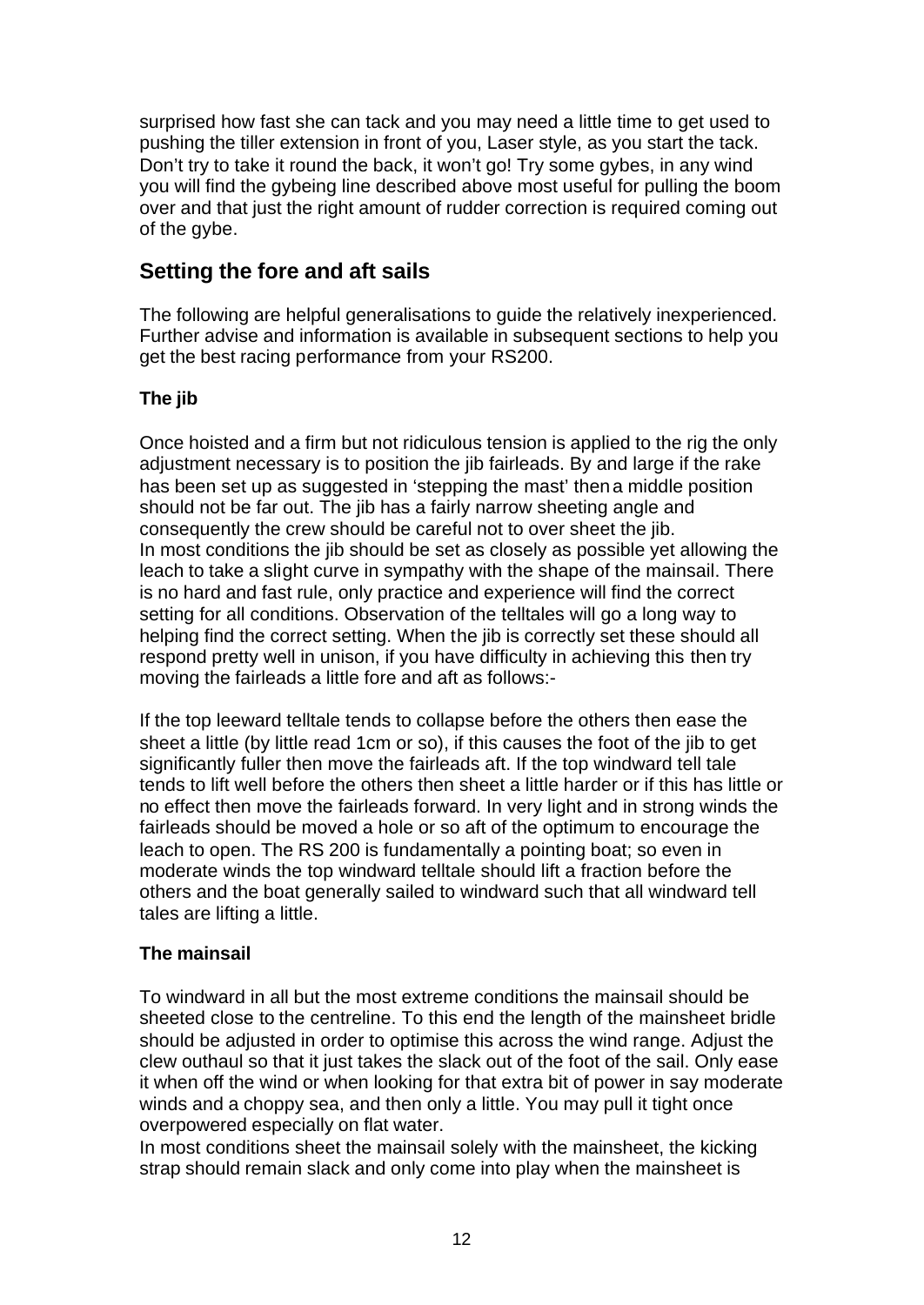eased or in strong winds. Up until the wind strength when you are effectively overpowered all of the time use no cunningham tension at all, basically sail on the mainsheet constantly adjusting the tension to keep the upper part of the mainsail correctly sheeted. Use the upper leach telltale to help you determine this. Beware of under sheeting the mainsail, from experience many people, even experienced hands, who are new to fully battened mainsails tend to under sheet the sail with a consequent loss in pointing ability. The combination of large upper roach and modified aerodynamics mean that considerably more tension and less twist is required for the optimum performance. Obviously it is still possible to overdo it, but be prepared for the best performance to be when the upper leach telltale spends more of its time collapsed than flying.

As you start to become overpowered, especially in gusty conditions, parry the gust by luffing slightly and easing the mainsheet for a moment. If the gusts are particularly viscous or prolonged you may set the kicker so that it is very lightly tensioned when the sail is sheeted fully in and comes under load as the main is eased. This further helps to bend the mast and improves the responsiveness to the gusts.

As the wind increases further to the point where you are almost continuously having to ease power start to pull some tension on the cunningham control, bearing in mind that you should always aim to be slightly overpowered rather than under powered. "Rig for the lulls and not for the gusts".

You will find that the cunningham is much more effective in de-powering the fully battened sail than it is in a conventional soft sail. Use just sufficient kicking strap tension to maintain the pointing required. Ultimately you may end up with full cunningham and considerable kicking strap tension, by now it will be very windy indeed! Don't forget to ease some kicker before you bear away or you will put unfair loads on the lower mast. If things deteriorate to survival conditions you will probably find extra super cunningham tension and virtually no kicking strap tension to be the easiest set up to control.

#### **Off wind**

Ease the cunningham away completely. Adjust the kicking strap to the best setting. Due to the unsupported deck stepped mast, this will have to be a compromise between reducing twist and over bending the lower mast. If overpowered on a tight reach with the spinnaker set remember to ease the kicker to allow the upper sail to twist open and spill wind. If trying to survive or just lay the mark on such a leg don't forget the cunningham can be used to further flatten and de-power the main.

Use of the outhaul will normally be restricted to maximising power on two sail reaches.

#### **Setting the spinnaker and operating the Sprit**

To hoist the spinnaker in reaching mode - ensure the check line knot is clear of the "V" notch alongside the halyard cleat and pull on the spinnaker halyard until the sprit is fully extended and the halyard is hoisted to hounds height (the tweeker line should be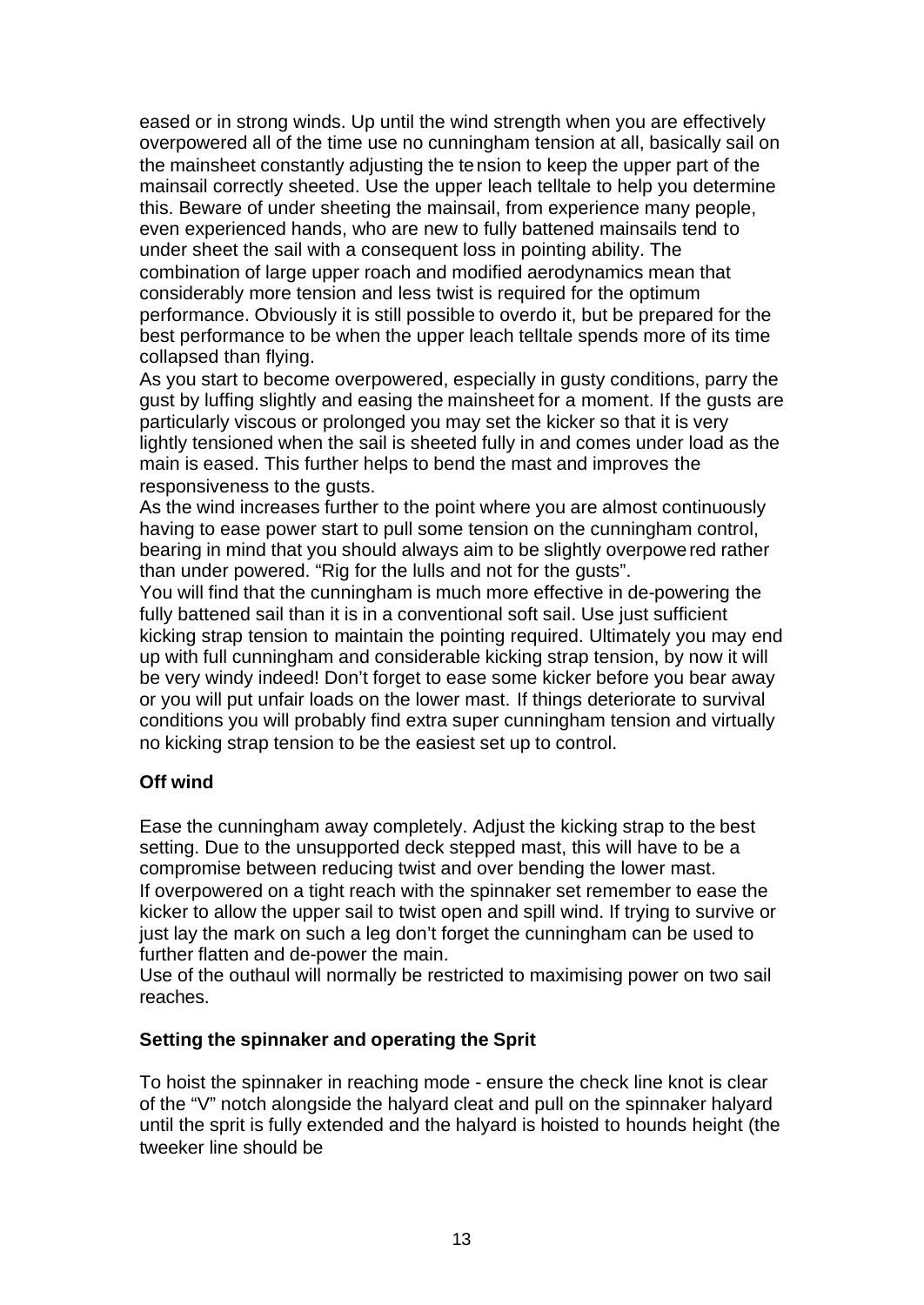taught). Ensure the downhaul line is free to follow the spinnaker out of the chute ( you are not standing on it). Unless something becomes fouled the sprit should have precedence over the halyard as it has a 2:1 purchase advantage. Sheet in using the appropriate sheet. Check again that the halyard/downhaul is not caught and distorting the spinnaker

Now treat the spinnaker virtually like a large jib.

As with a jib or a conventional spinnaker for that matter pay attention never to over sheet the sail. The spinnaker sheets should be played constantly in an attempt to keep the luff of the sail just on the edge of collapse. With practice at the onset of a gust especially on a tight reach the luff of the sail can be partially rolled to help keep the boat on a level keel and travelling at her maximum speed.

It is a characteristic of the asymmetric spinnaker that it will develop considerable lee helm at times particularly if the main has to be eased to any extent. For this reason it should never be necessary to raise the centreboard when reaching and is perfectly acceptable to sail the boat with a slight heel to leeward to obtain a neutral helm. The hull shape has been designed with this consideration in mind.

#### **Gybing**

Gybing an asymmetric spinnaker is simplicity itself but as with most manoeuvres there are a few simple tricks which can help with the efficiency of the process.

They are not going to like hearing this but the helmsman holds the key to a perfect gybe! The speed with which you enter the gybe and the amount by which you allow the boat to round up after the boom has crossed over affect the success of the gybe fundamentally. Don't bear away too quickly. Try to bear away smoothly allowing the crew sufficient time to adjust the sheets and maintaining speed. In preparing for the gybe the crew should have released the old jib sheet and set the new one loosely on the windward side then taken as much slack out of the new spinnaker sheet as possible. The crew should resist the urge to let go of or ease the old sheet too far. In fact it will help if the crew gives the old sheet a final tug in at the last moment before the boom goes over and subsequently sheets in smartly on the new sheet. Coming out of the gybe if the conditions allow the helmsman should permit the boat to round up sufficiently to fill the spinnaker as quickly as possible before bearing away smoothly to the new course. Timing is the essence and practice makes perfect.

**To hoist in running mode** - locate the check line knot in the "V" notch and pull on the spinnaker halyard until the spinnaker has reached the top ( in this case the sheave box above the hounds). Pull on the windward sheet and set as if goose winging a jib. Setting the spinnaker goose winged on the run is not easy, it requires accurate course control and co-ordination but can have marked performance advantages particularly in restricted and tidal waters. It certainly adds another fascinating dimension to down wind tactics. The finer points of goose-winged running are still to be discovered.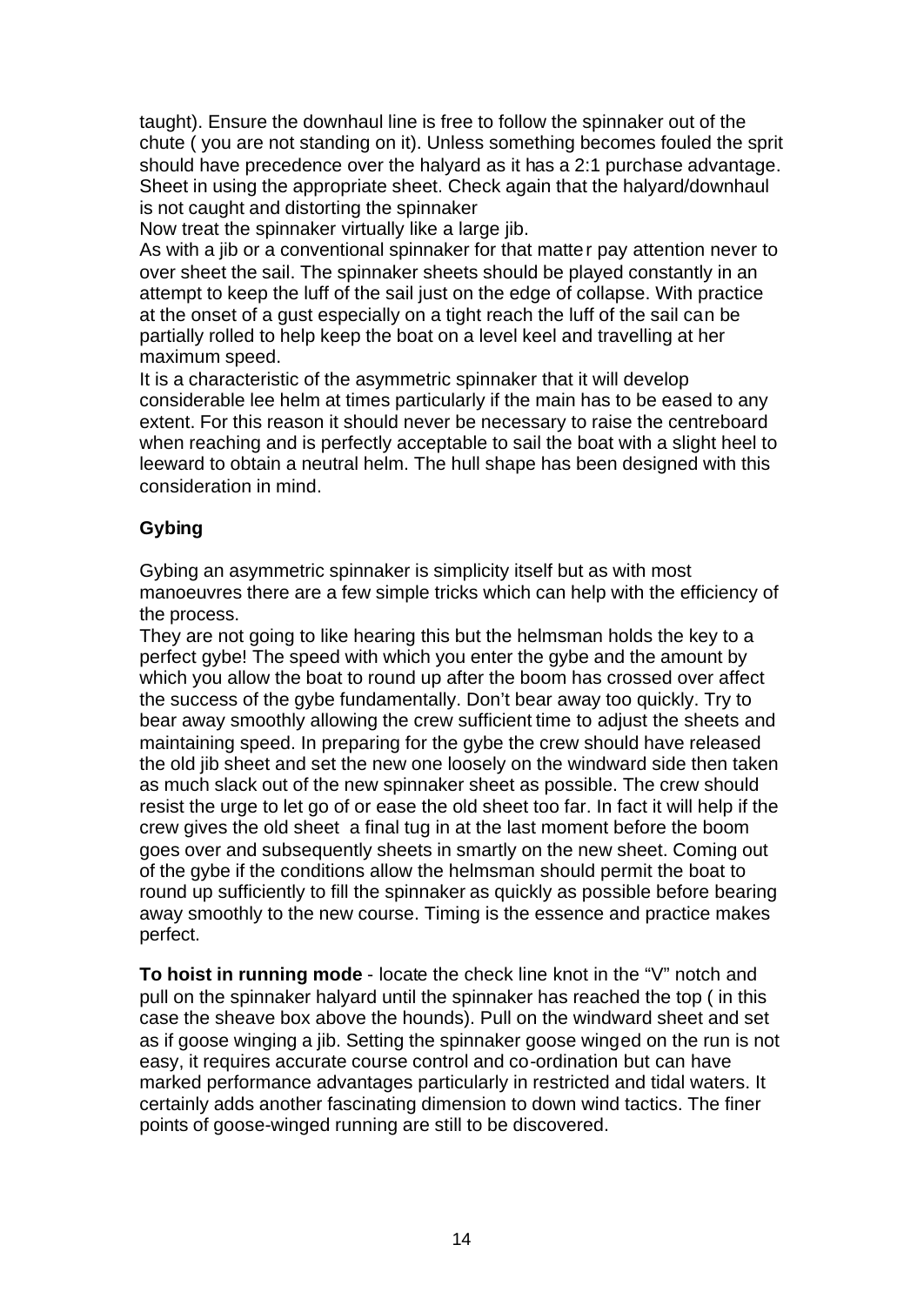**To change from reaching to running mode** - ease the sheet to unload the spinnaker, then release a good armful (1 metre - 3ft.) of halyard and retract the sprit by pulling on the check line. Locate the knot on the "V" notch and finally take up any slack in the halyard. With practise it may be possible to release the correct amount of halyard initially so that final adjustment is not necessary however too much is better than too little at first.

**To change from running to reaching mode** - probably best accomplished before hardening up onto the reaching course - as before ease the sheet to unload the spinnaker, then release a good armful of halyard (this allows the Tweeker line take up to pull the halyard down to the hounds) release the Check line from the "V" notch and pull on the spinnaker halyard again until the sprit is extended and sail hoisted to the hounds.

**Lowering the spinnaker in either mode** - release the halyard and allow to run free then haul quickly and firmly until the spinnaker is fully recovered into the chute and the pole retracted. It helps avoid bunching and the downhaul becoming entangled in the sheet knots if the sheet is not released too early in this process; give it to the helmsman or try standing or sitting on it until the spinnaker is entered into the chute mouth.

## **Rigging the Sprit**

Internal lines should be rigged as shown on the attached diagram. To set the correct lengths proceed as follows:-

- (1) Tack line fixed length sufficient to tie to spinnaker
- (2) Launch line should emerge through the slot in the outertube, pass anti-clockwise around the adjacent cheek block and tie off to a single block. The length should be such that this block is fully forward when the pole is retracted (check there is sufficient movement to fully extend the pole).
- (3) Tweeker line comes out of the inboard end of the pole and passes around the inner (sprung) block and is connected by the clips to the end of the Tweeker line which emerges from the mast just above the gooseneck. To ensure the correct lengths the pole should be fully extended and locked out. The Tweeker line coming from the pole should then be pulled as far as it will go and the clip tied off close to the sprung block. The Tweeker line and clip from the mast should now be tied off tightly so that the spinnaker halyard is held firmly into the mast at the hounds. Check that with the pole retracted the spinnaker halyard can go fully up the mast (the clips have sufficient travel between the sprung block and the mast exit slot) and that with the pole extended there is no significant slack in the Tweeker line.
- (4) Tweeker line take up elastic this should be tensioned so that the Tweeker line still has as much tension as possible when the sprit is retracted yet the elastic is never over-stretched when the Tweeker line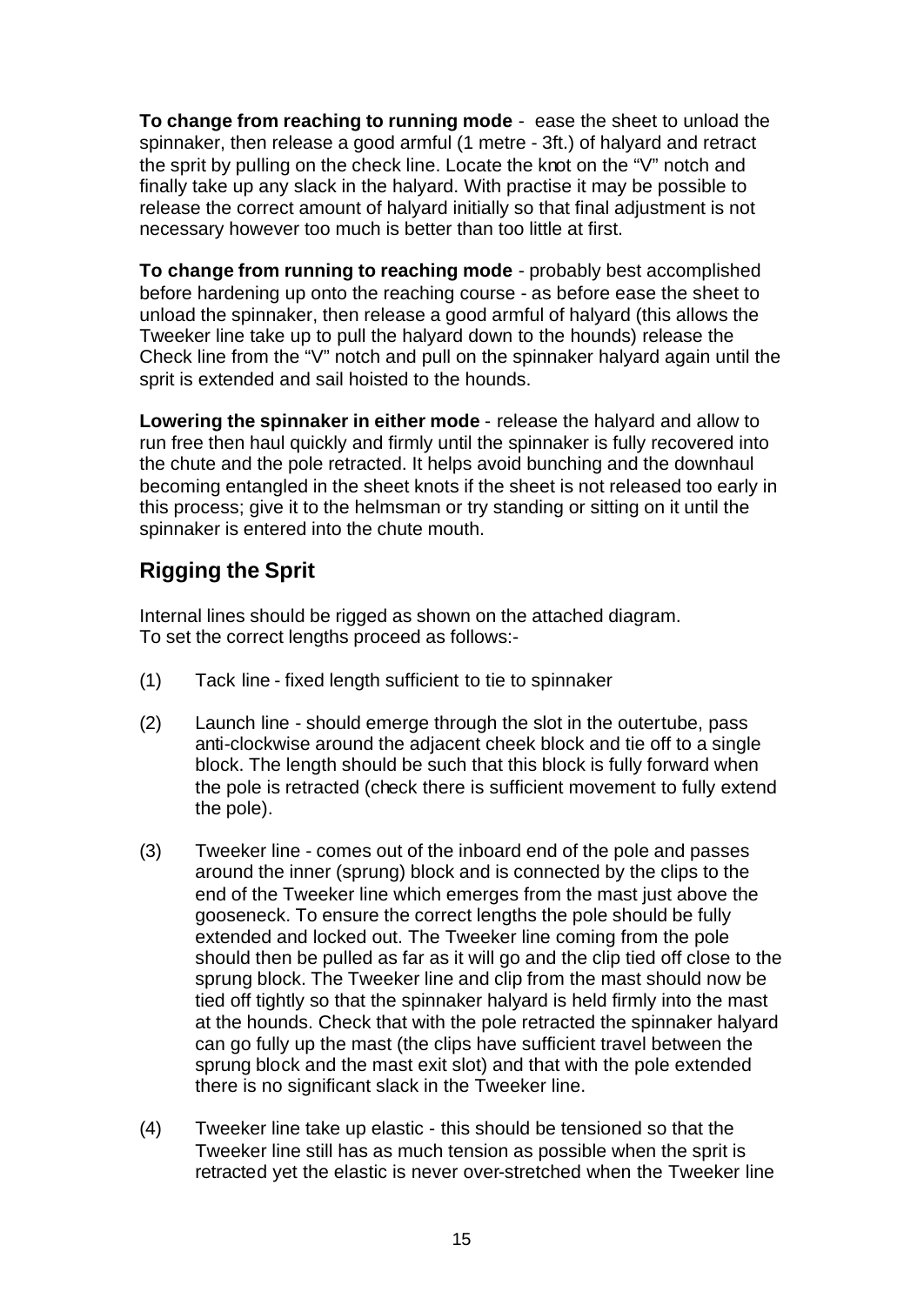is tensioned. Check this by pulling on the Tweeker line and ensuring the internal plastic ring can travel right to the inboard end of the sprit.

(5) Check line - simply exits from the inboard end of the sprit and outer tube, although it is also used to attach the end of the take up elastic it is not meant to move so ensure it is knotted both ways. a further knot should be placed in the Check line so that it can be engaged in the "V" notch in the base plate to prevent the sprit from going out. The line should be left long enough that the end does not disappear into the sprit outer tube when the sprit is extended.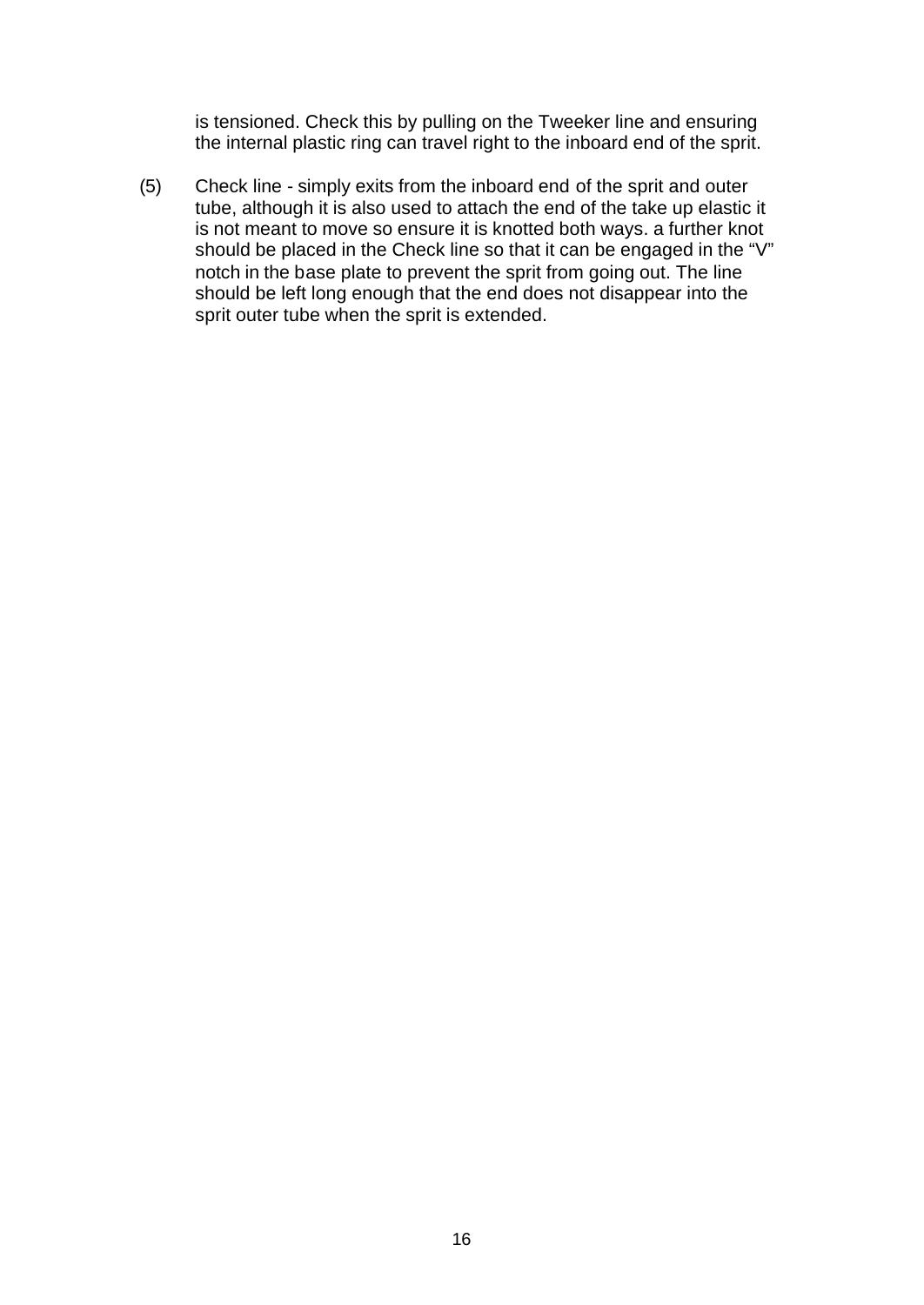Care and Maintenance

# By Richard Woof – the builder

There are four key areas of care:

- **1.** Keep your dinghy well drained and ventilated
- **2.** Wash with fresh water (internally and externally) on a regular basis
- **3.** Have damage repaired promptly.
- **4.** Tie your dinghy correctly to the trailer for towing

## **1. Keep your dinghy well drained and ventilated**

All composite structures, no matter what they are made from absorb moisture which increases weight and under additional circumstances causes cosmetic blistering and raised fibre pattern. Obviously in dealing with a marine environment, equipment gets wet which in itself is not a problem. The problem starts when moisture is trapped for any length of time - e.g. a dinghy is left with a PVC cover on for several weeks, the cover fills with water and pulls the cover tight over the foredeck and sidedecks, the moisture trapped between the cover and the deck alters in salinity and creates the start of an osmotic cell.

To help avoid this situation

a) Ensure the boat is kept at an angle that allows water to run off the cover and internal water to drain out of tanks and self bailer.

b) If using a PVC cover, make sure it is removed and the boat well ventilated at least once a week. Better still, get a breathable cover - polycotton, acrylic or cotton duck.

c) When using an undercover, make sure the cover has an opening by the self bailer to prevent water draining from the cockpit and filling the undercover. Do not leave the undercover on for long periods.

d) Trailer cradles should be covered with a free draining material, in order to prevent an osmotic cell. All recent RS trailers are supplied with a ribbed rubber cradle liner. If your trailer cradles do not have this, a rubber kit is available through your RS dealer.

#### **2. Wash with fresh water**

Fresh water evaporates far quicker than salt water, so if your dinghy has been sailed in salt water, don't stop at the sails, fittings and external surfaces, wash the tanks out as well. This is not as daft as it sounds - all RS tanks are vented and sooner or later water will enter, particularly after prolonged capsizes. When this happens, drain the tanks and lightly spray a fresh water hose pipe into the tank to lift off the salt water and then the tank will have a much better chance of drying out.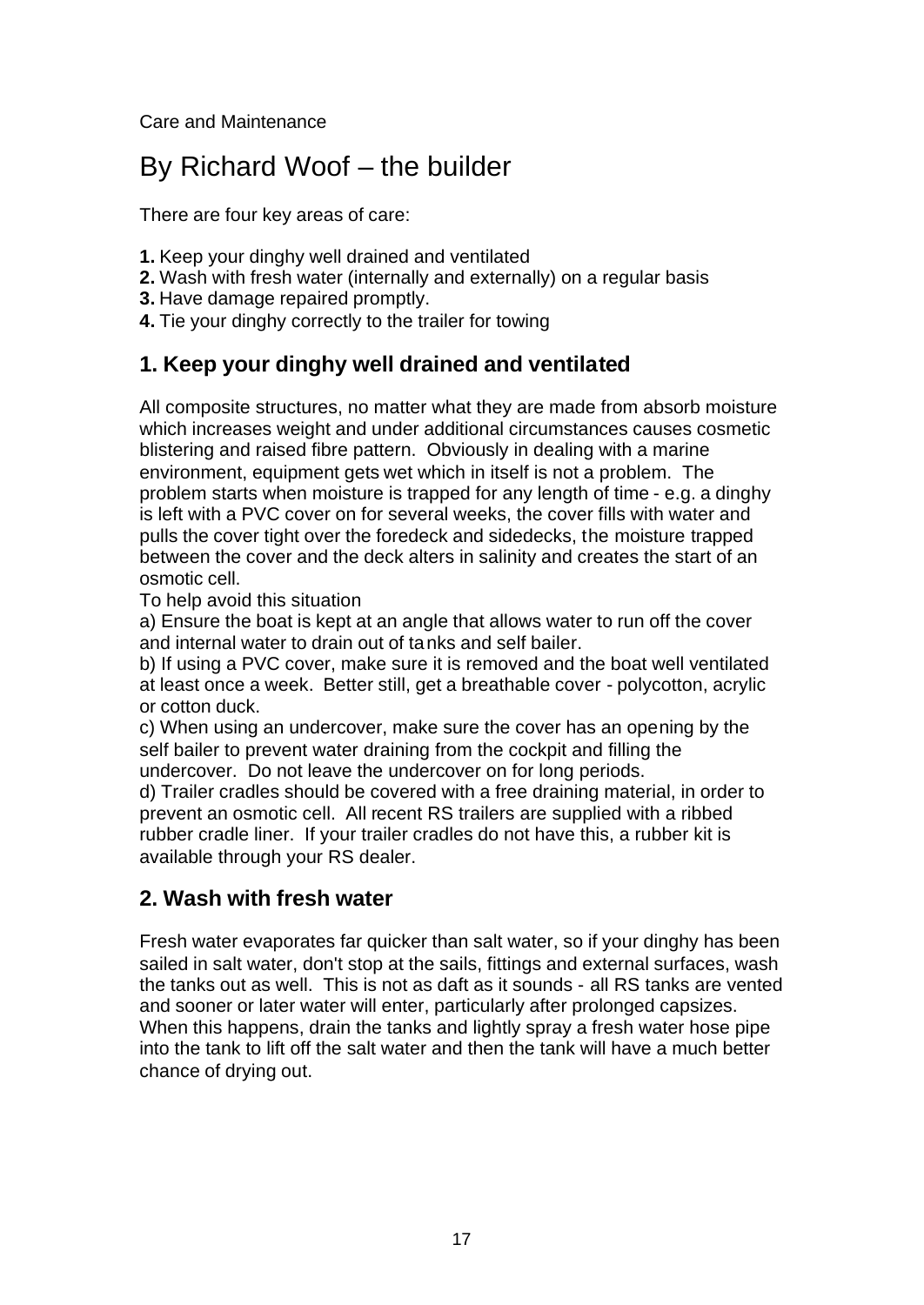#### **3. Damage**

Hull damage falls into three categories:

a) **SERIOUS** e.g. large hole, split, crack or worse. Don't be too distressed! Get the remains back to your RS dealer, most problems can be repaired by the builder.

b) **MEDIUM** e.g. small hole or split, gel crazing. If this occurs during an event, sailing can often be continued, as long as leaking can be prevented by drying off the area and applying a strong adhesive tape. Sail repair tape, duck tape or "denso" tape works well with the ends of the tape cut to a radius to prevent the corners peeling back. CAUTION - if the damage has occurred on or close to a heavily loaded point, then a close inspection should be made to ensure joints or laminate are fit for the prevailing conditions. If in doubt, ask an RS dealer. With this type of damage, get it fixed as soon as possible at your local RS dealer.

c) **SMALL** e.g. chip, scratching. This type of damage is obviously not life threatening but needs to be attended to, firstly to keep the boat looking good and secondly to prevent water ingress into the laminate.

This type of damage can be rectified by you the owner, if you wish. Buy the correct colour gel coat repair kit from your RS dealer and either wait for a dry warm day outside or preferably put your boat in a dry warm place under cover. Start by carefully drying the area to be repaired.

|  | N E A T N E S S A N D C A R E |  |
|--|-------------------------------|--|
|  | IS THE SECRET OF A            |  |
|  | GOOD REPAIR!                  |  |

If the damage is a single scratch or score mark, make sure it is clean by gently re-scratching with the tip of a sharp craft knife. If the damage is more general, etch up with a medium grade abrasive - say 80 grit (no wet or dry paper because it will leave a grey discoloration). Blow off the dust, don't wipe; this may leave fluff or contamination which will spoil the quality of the repair. If your hand is not steady, mask around the prepared area with masking tape (always remove the tape while the gel coat is liquid)

The gel coat you get from the dealer has a wax additive in it so, when it cures, a tack free surface is produced. This tack free surface makes final shaping and finishing of the repair easier but also means that if you have to recoat the repair, the surface should be abraded or solvent wiped to remove the paraffin wax which helps create the tack free surface.

Stir the tin of gel coat, then decant a small quantity into a suitable container and add 2% catalyst. As a guide use 2 drops of catalyst (match head size) per full tin lid measure from an RS gel coat tin. Mix thoroughly and carefully apply to the repair area with a suitable instrument e.g. artist's brush, cocktail stick, match stick etc.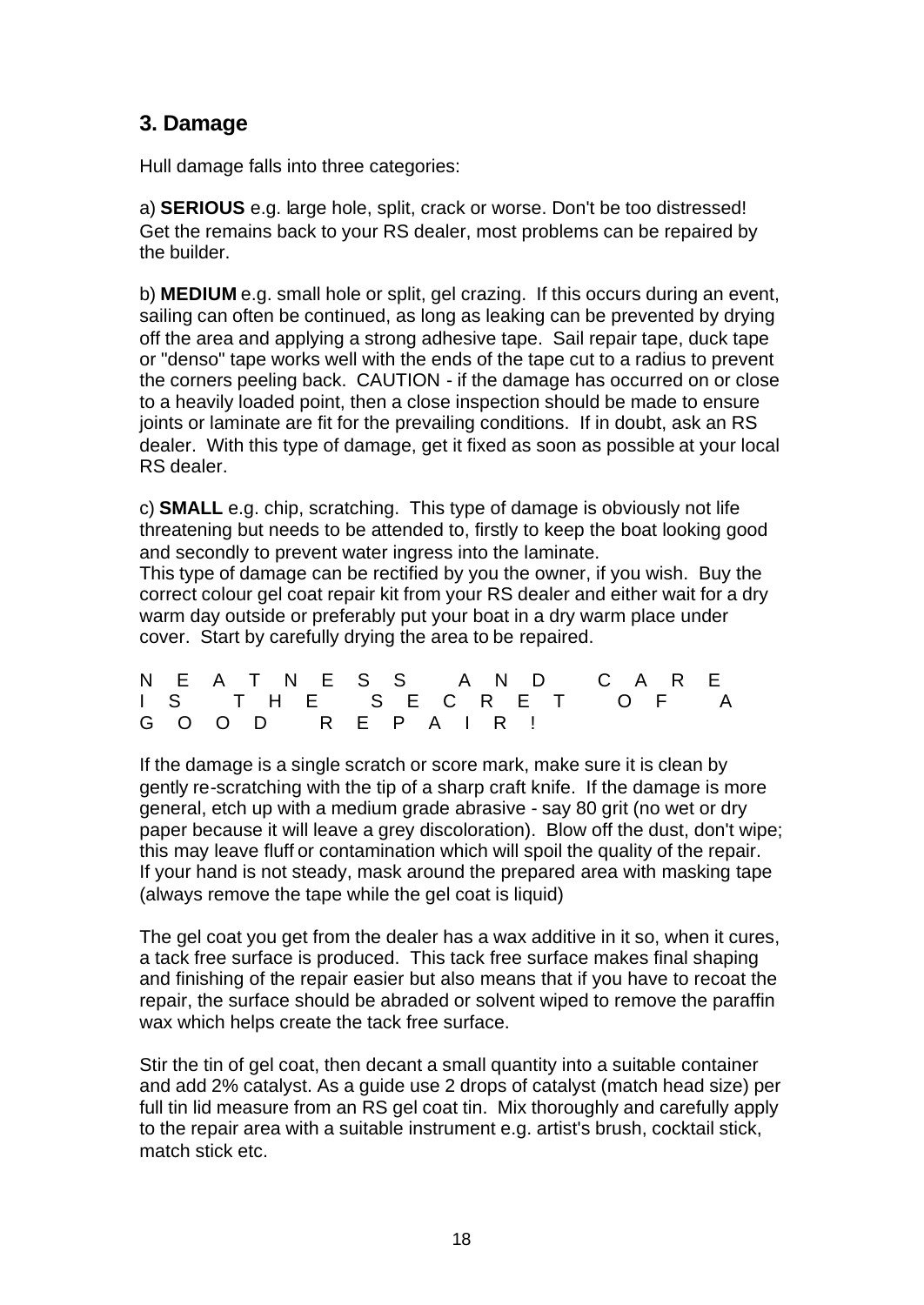The speed of cure depends on temperature - on a warm day, the repair will be workable in 1-2 hours, if cooler, it may have to be left overnight. The shaping and finishing is done firstly with a file or fine abrasive 180 - 240 grit and then rubbing down with wet or dry abrasive 400 grade, then 600 grade, then 800 and finally 1200 grade. Finally polish with a proprietary polishing compound.

## **4.Tying down your dinghy correctly**

Tying your RS dinghy correctly to the trailer is obviously important, but damage can be caused by tying down too tightly or too loosely. The boats are well located on their trailers and it is therefore only necessary to apply sufficient tension to hold the boat in contact with the cradles or keel and gunwale support. Tying the boat too loosely will allow it to move around on its supports, running the risk of scuffing the hull, but too tightly and there is a risk of structural damage. Do use ratchet straps unless they are used very gently.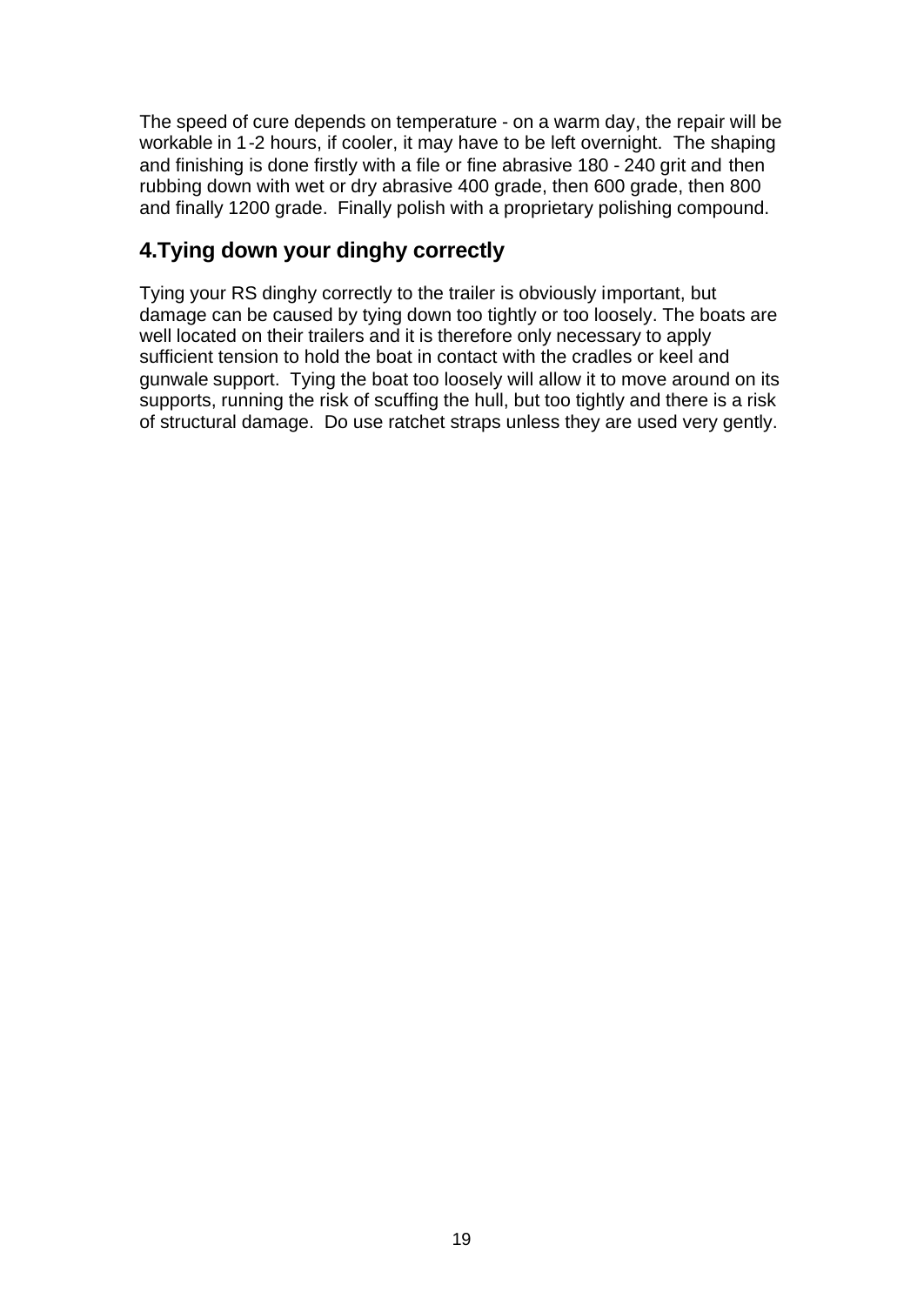# **Sail Care Guide**

# By Hyde Sails

Good racing sails today are expensive items, yet it is surprising how many people are prepared to neglect or mistreat them. The rules for correct sail care are easy and simple to implement.

1. The jib and mainsail should be stored dry, out of direct sunlight when not in use (Ultra-Violet light damages sailcloth), and rolled:

\* Ensure there are no folds in the cloth as you roll the sail.

 \* If you do have a fold or crease, unroll the sail and let the crease drop out. DO NOT PULL IT OUT!! This action can tear sailcloth.

2. Asymmetric spinnakers should be stored dry and loose if possible, do not leave them in the chute with the corners hanging out! Do not dry spinnakers by allowing them to flap in the wind.

3. When using brand new sails for the first time, try to ensure that the conditions are not too extreme because the high loads on new sailcloth can diminish the racing life of the sail. This particularly applies to the Hard Dacron jib which may get a lot of those 'Little white score marks'. Do not allow sails to flap unnecessarily. Where possible, take sails down between races and as soon as possible after sailing.

4. If your sail is stained in any way, try to remove it using normal detergent and warm water. Do not attempt to launder the sail yourself.

6. Repairs should be temporarily fixed using sticky number cloth or sail repair tape and then returned to a sailmaker for a professional repair.

7. Check the batten tension regularly, slack battens can work their way out of the luff retaining caps and damage the sailcloth. The battens should be tensioned enough in the pockets so that when the boat is sailing there are no wrinkles in the batten pockets. Watch out for wear and tear, especially around the batten pockets and bolt rope.

8. Make sure that all shackles, pins and sharp objects that the spinnaker might travel over are well taped (preferably using PVC tape). Untaped shackles or frayed wires are the most common cause of major tears in spinnakers.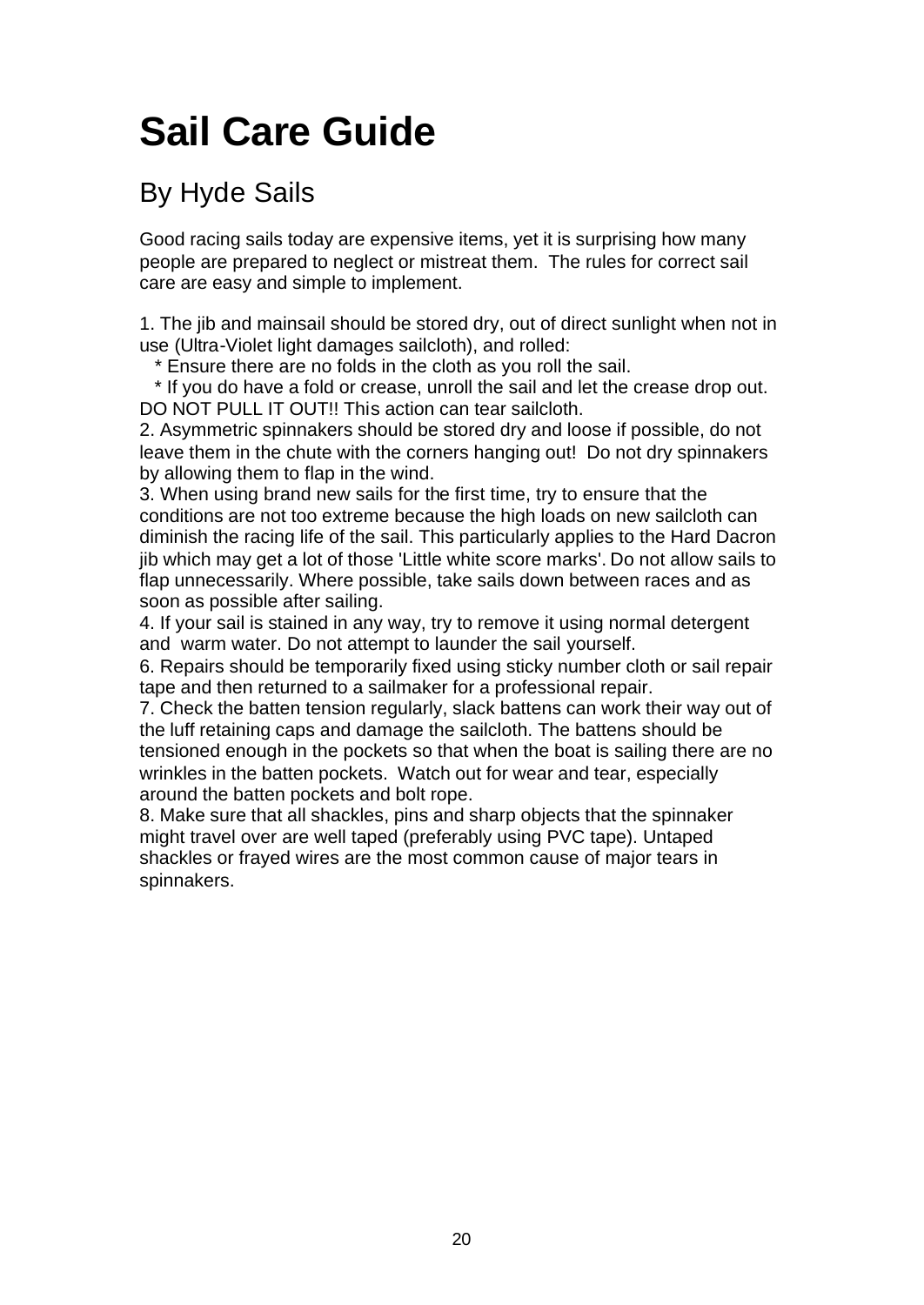# **Racing and Race Tuning**

# **Setting up the RS200 - Rig checklist**

#### **Light Winds**

|                   | Rig Tension Eased slightly.                                                                            |
|-------------------|--------------------------------------------------------------------------------------------------------|
| Cunningham Slack. |                                                                                                        |
| Outhaul           | Tight, foot of sail just touching the boom.                                                            |
| Kicker            | Slack when sheeted in, but with just enough tension to allow you to<br>flick the battens when tacking. |

#### **Light - Medium Winds**

|                   | Rig Tension Full tension, very tight.                                 |
|-------------------|-----------------------------------------------------------------------|
| Cunningham Slack. |                                                                       |
| Outhaul           | Eased in choppy water, foot of sail about one                         |
|                   | hand width from the boom. Tight in flat water.                        |
| Kicker            | In choppy water, just enough tension to stop the                      |
|                   | boom skying when sheet is eased. Slightly more tension in flat water. |

#### **Medium - Strong Winds**

|         | Rig Tension Full tension, very tight.                                   |
|---------|-------------------------------------------------------------------------|
|         | Cunningham Pull on lots when overpowered, but ease it off in the lulls. |
| Outhaul | Tight but not bar tight if it is choppy.                                |
| Kicker  | Moderately tight so as to bend the mast a bit and control the amount of |
|         | twist. More tension in flat water than in a chop.                       |

#### **Strong Winds**

|         | Rig Tension Full tension, very tight. Possibly rake mast back by tightening the<br>shrouds. |
|---------|---------------------------------------------------------------------------------------------|
|         | Cunningham Very tight except in the lulls.                                                  |
| Outhaul | Very tight.                                                                                 |
| Kicker  | Very tight, but not so tight that the mainsail is                                           |
|         | prevented from twisting and opening at the head.                                            |

Your RS200 has been set up at the factory to the following rig dimensions which were taken from the winning boat at the 1996 National Championships:

Forestay Rig Tension - measured using ISP tension guage 25 Shroud rig tension - measured using ISP tension guage Below 6 knots of wind (sub-hiking) 150-200lbs 7 knots of wind and above 350lbs Mast Rake - measured to top corner of gudgeon mount 21'9" (6625mm). For winds above force 5 drop the shrouds by one hole on the shroud plates 21'7" (6575mm) Spreader length - measured from the centreline of the shroud to the mast on the centreline of the spreader 375mm

Spreader deflection - measured as the shortest distance between the back face of the mast and a stright line between the shrouds. 125mm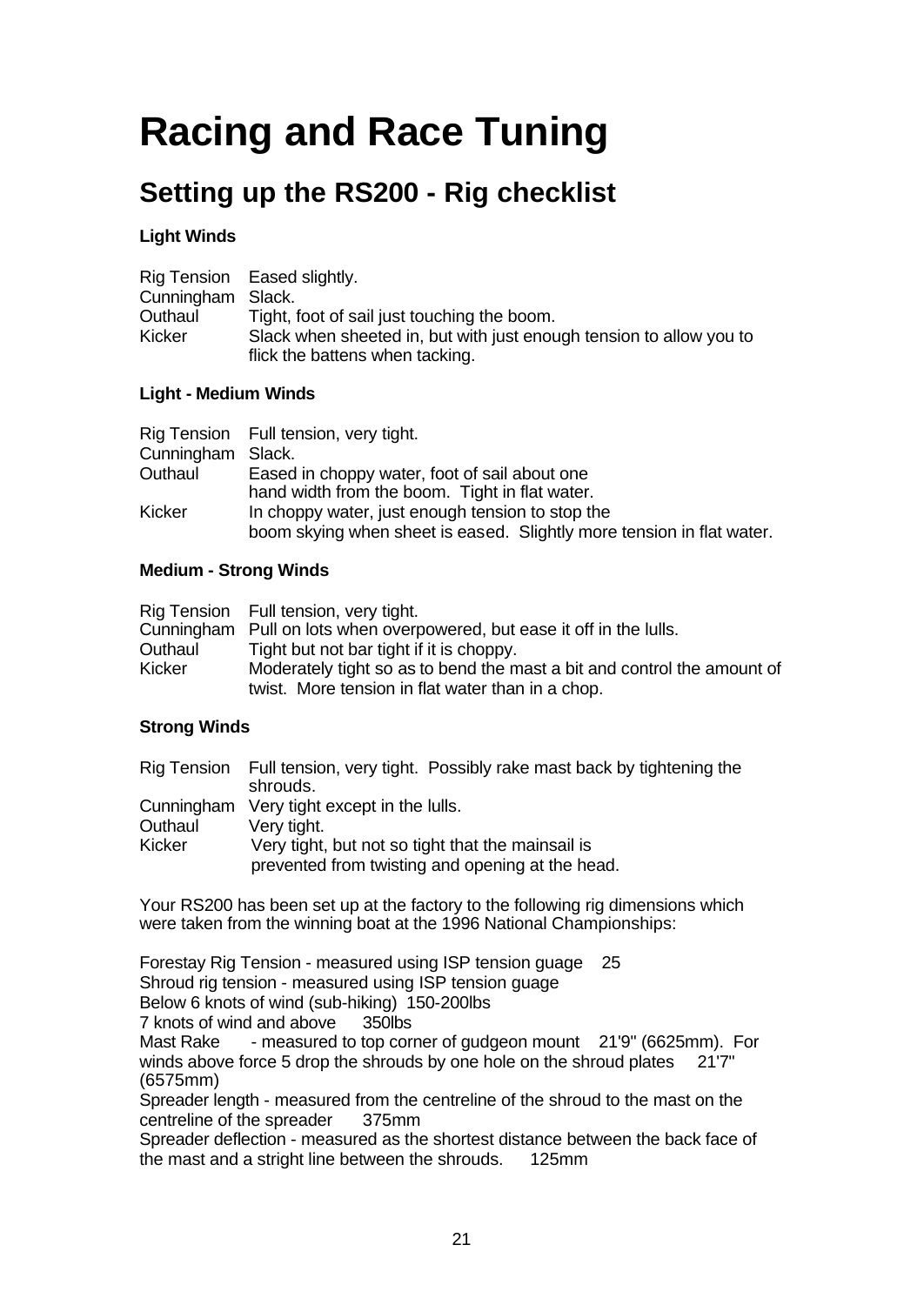# **Racing the RS200**

#### **Upwind**

*Under 6knots:* In this sub hiking wind it pays to control the mainsail leech using th mainsheet only. In this breeze, the jib generally has to be played, often with the sheet slightly eased to maintain speed through the water.

The outhaul should be falling off the boom, creating approximately a 2" gap between the boom and the foot of the sail at it's mid point.

It is important to get the crew weight as far forward as possible, with the crew being located in the vicinity of the jib cleats and the helm in front of the main sheet.

*6-15 knots:* Once hiking, increase the rig tension as out-lined above, the jib can then be sheeted fairly hard to generate pointing. Try and maintain mainsail leech tension with the mainsheet for as long as possible, but as soon as the boom has to be eased, the leech tension will have to be held by the vang. Once vang is required, it pays to "pull it on hard!". This is due to there only being an 8:1 vang allowed by the class rules and the significant tension required to close in the large roached mainsail. The outhaul should remain eased untl overpowered, when it should be pulled on until the foot of the sail touches the boom.

Once the mainsheet is permanently eased (over 12 knots), the cunninghamshould be used to remove the horizontal creases that would have appeared on the luff edge of the mainsail.

*Over 15 knots:* The rig should now be raked back, with large amounts of vang, cunningham and outhaul tension. The boat can now be "feathered" easily, constantly playing hthe mainsheet over the leeward aft quarter of the boat. When you are overpowered, it does not pay to reduce rig tension in an attempt to increase rake and depower.

#### **Downwind Sail Settings**

*Under 6 knots:* Unlike most assymetric boats, it seems the helm must sit to leeward and the crew to windward, both as far forward as possible. The outhaul can be eased 6" away from the boom and when trying to run deep, the centreboard can be raised halfway.

*6-15 knots:* The helm should stay to leeward until the boat is almost planing / surfing when the crew should move onto the thwart and the helm onto the windward side to increase control. The outhaul and the cunningham should remain eased. The RS200 is particularly responsive to being steered and pumped through waves to induce the surf / plane. The centreboard should be lowered to increase stability.

When reaching, always try to maintain vang tension to keep the boat in balance. *Over 15 knots:* The helm must be to windward with the centreboard fully down. It can pay to have the crew on the windward side as well, even if trying to run deep. Gybing in these conditions often requires a gybing strop on the boom.

When reaching it pays to sit well aft in the boat. If overpowered, ease the spinnaker sheet allowing the kite to permanently curl (this takes alot of concentration by the crew) and pull on the outhaul and the cunningham, only easing the vang as a very last resort as this makes the boat unstable.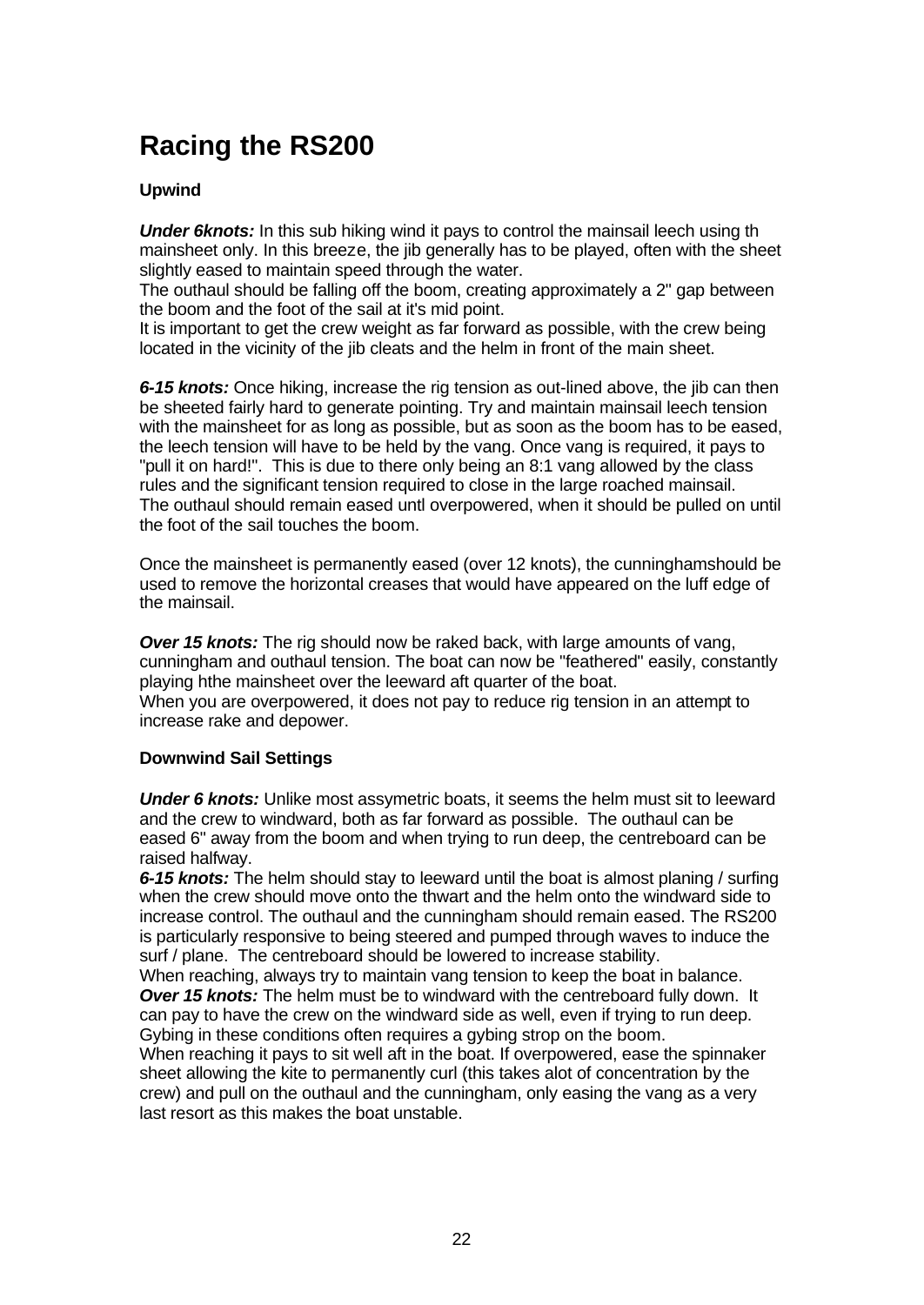# **RS CLASS ASSOCIATION**

## **www.rs-association.com**

The RS Class Association is highly active and you really should join.

The **RS Racing Circuits** are the envy of the dinghy world, with great competition and a fantastic and friendly social life. The RS Association also organises **Training Events** throughout the year. **Social** highlights such as the RS Ball are not to be missed!

The Class Association produces regular, informative Newsletters, and a Yearbook. There is also an extremely comprehensive RS Association web site, part of which is only accessible to RS members.

In addition, the Association maintains the Class Rules, which are the "fabric" of any one design class. Without these the Class would disintegrate and values would tumble.

The Association relies on the support of the owners of the boats to financially survive. Membership costs only £33.00 per year (£15 for Youth membership) and without it, you won't even know what you are missing!

You should have received a membership application form with your new boat, but if not, please contact the RS Class Membership Secretary Jill Line on 01275 872466, jill@the-j-team.fsnet.co.uk, or see under 'Documents' on the website.

Members receive a voucher towards the cost of boat insurance with Noble Marine Insurance.

Any other queries about the Association should be directed to the RS Association Administrator, Heather Chipperfield, on 01590 610273, heatherc@rsassociation.com.

## **Insurance**

The class Association has organised an insurance scheme with M A Noble Insurance Brokers. They are highly efficient to deal with and always fair when it comes to making a claim.

Contact Noble Insurance on:

Tel. 01636 707606 Fax. 01636 707632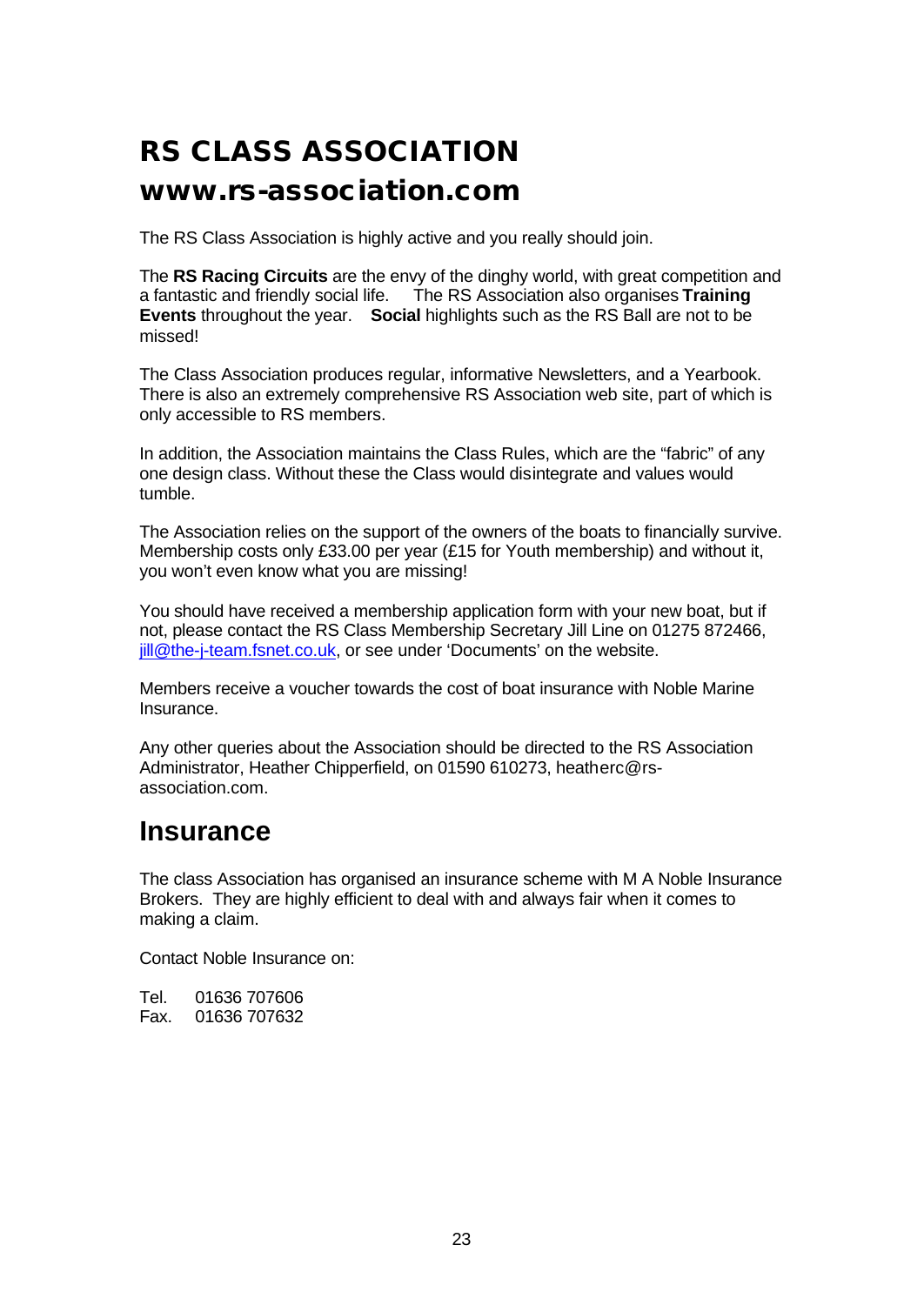LDC Racing Sailboats Trafalgar Close, Chandlers' Ford Eastleigh, Hants SO53 4BW England

# EC DECLARATION OF CONFORMITY TO DIRECTIVE 94/25/CE

I declare that the craft described as:

# **RS200**

Bearing the Hull Identification Number:

|  | G B L D C 2 1 |  |  |  |  |  |  |
|--|---------------|--|--|--|--|--|--|
|  |               |  |  |  |  |  |  |

**Conforms to** EU Recreational Craft directive 94/25/EC Annex 1 – sections 3.2 & 3.3 and Annex 6 – Module Aa

*EU Notified body:* No. 0808 (Irish Sailing Assoc.)

| Trade Marque:           | <b>RS Racing</b> |
|-------------------------|------------------|
| Type:                   | RS200            |
| <b>Design Category:</b> | C                |
| <b>Maximum Crew</b>     | 3                |
| Maximum load:           | 225kg            |
| <i>Iso Standards:</i>   | ISO 12217        |